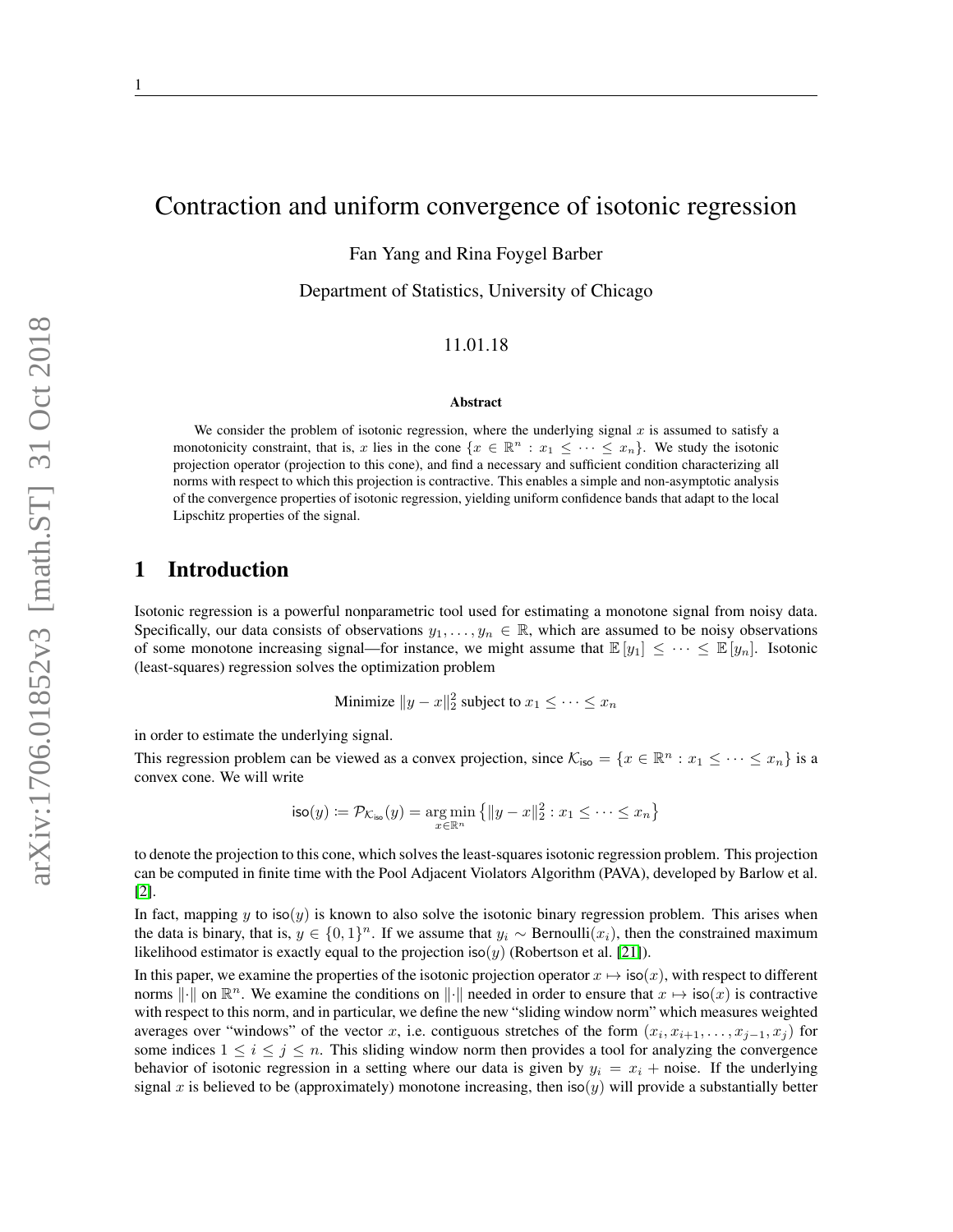estimate of x than the observed vector y itself. By using our results on contractions with respect to the isotonic projection operator, we obtain clean, finite-sample bounds on the pointwise errors,  $|x_i - \text{iso}(y)_i|$ , which are locally adaptive to the behavior of the signal  $x$  in the region around the index  $i$  and hold uniformly over the entire sequence.

### <span id="page-1-1"></span>1.1 Background

There is extensive literature studying convergence rates of isotonic regression, in both finite-sample and asymptotic settings. For an asymptotic formulation of the problem, since the signal  $x \in \mathbb{R}^n$  must necessarily change as  $n \to \infty$ , a standard method for framing this as a sequence of problems indexed by n is to consider a fixed function  $f : [0,1] \to \infty$ , and then for each n, define  $x_i = f(i/n)$  (or more generally,  $x_i = f(t_i)$  for points  $t_i$  that are roughly uniformly spaced). Most models in the literature assume that  $y_i = x_i + \sigma \cdot \epsilon_i$ , where the noise terms  $\epsilon_i$  are i.i.d. standard normal variables (or, more generally, are zero-mean variables that satisfy some moment assumptions or are subgaussian).

One class of existing results treats *global* convergence rates, where the goal is to bound the error  $\|x - \text{iso}(y)\|_2$ , or more generally to bound  $||x - \text{iso}(y)||_p$  for some  $\ell_p$  norm. The estimation error under the  $\ell_2$  norm was studied by Van de Geer [\[22\]](#page-15-1), Wang and Chen [\[24\]](#page-15-2), Meyer and Woodroofe [\[18\]](#page-15-3), among others. Van de Geer [\[23\]](#page-15-4) obtains the asymptotic risk bounds for certain 'bounded' isotonic regression under Hellinger distance, whereas Zhang [\[26\]](#page-15-5) establishes the non-asymptotic risk bounds for general  $\ell_p$  norm—in particular, for  $p = 2$ , they show that the least-squares estimator iso(y) of the signal x has error scaling as  $||x - \hat{x}||_2/\sqrt{n} \sim n^{-1/3}$ .<br>Pecent work by Chatteriae at al. [0] considers non-symmetric minimax rates for the estimation error focusing Recent work by Chatterjee et al. [\[9\]](#page-15-6) considers non-asymptotic minimax rates for the estimation error, focusing specifically on  $\|x - \hat{x}\|_2$  for any estimator  $\hat{x}$  to obtain a minimax rate. Under a Gaussian noise model, they now that the minimax rate scales as  $\|x - \hat{x}\|_2 / (\sqrt{n} \ge n^{-1/3})$  over the class of monotone and Linschitz s spectricarly on  $||x - x||_2$  for any estimator x to obtain a minimax rate. Onder a Gaussian holse model, they<br>prove that the minimax rate scales as  $||x - \hat{x}||_2/\sqrt{n} \ge n^{-1/3}$  over the class of monotone and Lipschitz signals<br>x,  $x$ , which matches the error rate of the constrained maximum likelihood estimator (i.e. the isotonic least-squares projection,  $iso(y)$ ) established earlier. They also study minimax rates in a range of settings, including piecewise constant signals, which we will discuss later on.<sup>[1](#page-1-0)</sup>

A separate class of results considers *local* convergence rates, where the error at a particular index, i.e.  $|x_i |\cos(y)|$  for some particular i, may scale differently in different regions of the vector. In an asymptotic setting, where  $n \to \infty$  and the underlying signal comes from a function  $f : [0, 1] \to \mathbb{R}$ , we may consider an estimator  $\widehat{f} : [0, 1] \to \mathbb{R}$ , where  $\widehat{f}(t)$  is estimated via iso $(y)_i$  for  $t \approx i/n$ . Results in the literature for this setting study the asymptotic rate of convergence of  $|f(t) - \hat{f}(t)|$ , which depends on the local properties of f near t. Brunk [\[6\]](#page-15-7) establishes the convergence rate as well as the limiting distribution when  $f'(t)$  is positive, whereas Wright [\[25\]](#page-15-8) generalizes the result to the case of t lying in a flat region, i.e.  $f'(t) = 0$ . Cator [\[8\]](#page-15-9) shows that the isotonic estimator adapts to the unknown function locally and is asymptotically minimax optimal for local behavior. Relatedly, Dümbgen [\[11\]](#page-15-10) gives confidence bands in the related Gaussian white noise model, by taking averages over windows of the data curve, i.e. ranges of the form  $[t_0, t_1]$  near the point t of interest.

In addition, many researchers have considered the related problem of monotone density estimation, where we aim to estimate a monotone decreasing density from  $n$  samples drawn from that distribution. This problem was first studied by Grenander [\[14\]](#page-15-11), and has attracted much attention since then, see Rao [\[19\]](#page-15-12), Groeneboom [\[15\]](#page-15-13), Birgé [\[3\]](#page-14-1), Birgé and Massart [\[4\]](#page-14-2), Carolan and Dykstra [\[7\]](#page-15-14), Balabdaoui et al. [\[1\]](#page-14-3), Jankowski [\[17\]](#page-15-15), among others. Birgé [\[3\]](#page-14-1) proves a  $n^{-1/3}$  minimax rate for the  $\ell_2$  error in estimating the true monotone density  $f(t)$  the same rate as for the isotonic regression problem. The pointwise i.e.  $\ell_{\infty}$  error has also been studied—Durot et al. [\[12\]](#page-15-16) shows that, for Lipschitz and bounded densities on [0, 1], asymptotically the error rate for estimating  $f(t)$  scales as  $(n/\log(n))^{-1/3}$ , uniformly over all t bounded away from the endpoints. Adaptive convergence rates are studied by Cator [\[8\]](#page-15-9). Later we will show that our results yield a non-asymptotic error bound for this problem as well, which matches this known rate.

Several related problems for isotonic regression have also been studied. First, assuming the model  $y_i = x_i +$ 

<span id="page-1-0"></span><sup>&</sup>lt;sup>1</sup>Chatterjee et al. [\[9\]](#page-15-6)'s results, which they describe as "local minimax" bounds, are "local" in the sense that the risk bound they provide is specific to an individual signal  $x \in \mathbb{R}^n$ , but the error is nonetheless measured with respect to the  $\ell_2$  norm, i.e. "globally" over the entire length of the signal.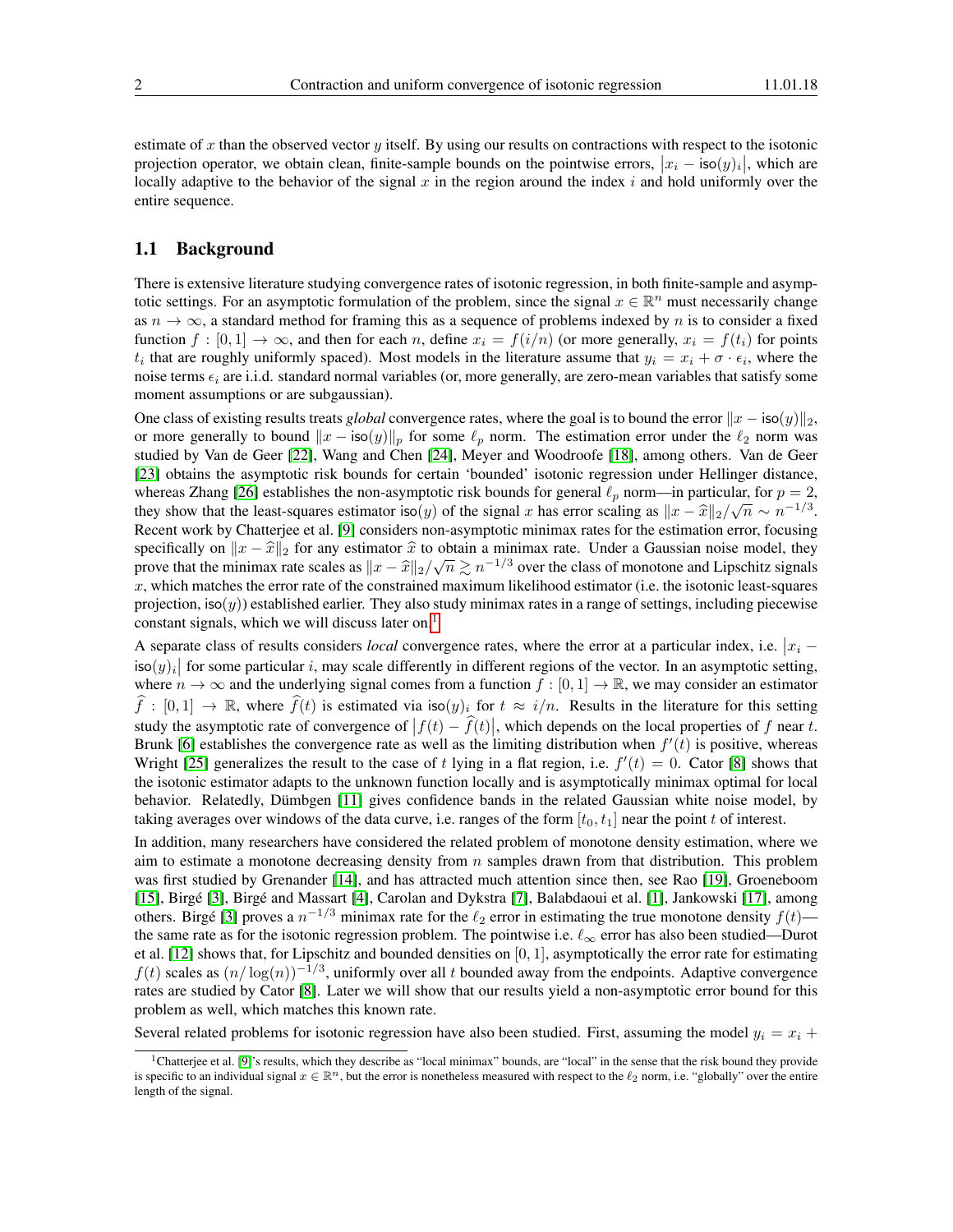$\sigma \cdot \epsilon_i$  for standard normal error terms  $\epsilon_i$ , estimating  $\sigma$  has been studied by Meyer and Woodroofe [\[18\]](#page-15-3), among others. Estimators of  $\sigma$  for general distribution of  $\epsilon_i$  are also available, see Rice [\[20\]](#page-15-17), Gasser et al. [\[13\]](#page-15-18). We discuss the relevance of these tools for constructing our confidence bands in Section [4.](#page-4-0) Second, we can hope that our estimator iso(y) can recover x accurately only if x itself is monotone (or approximately monotone); thus, testing this hypothesis is important for knowing whether our confidence band can be expected to cover  $x$ itself or only its best monotone approximation, iso(x). Drton and Klivans [\[10\]](#page-15-19) study the problem of testing the null hypothesis  $x \in \mathcal{K}_{\text{iso}}$  (or more generally, whether the signal x belongs to some arbitrary pre-specified cone  $K$ ), based on the volumes of lower-dimensional faces of the cone (see Drton and Klivans [\[10,](#page-15-19) Theorem 2 and Section 3]).

Main contributions In the context of the existing literature, our main contributions are: (1) the new analysis of the contraction properties of isotonic projection, and the specific example of the sliding window norm, and (2) clean, finite-sample estimation bounds for isotonic regression, which are locally adaptive to the local Lipschitz behavior of the underlying signal, and match known asymptotic convergence rates. The contraction and sliding window norm allow us to prove the isotonic regression convergence results in just a few simple lines of calculations, while the arguments in the existing literature are generally substantially more technical (for example, approximating the estimation process via a Brownian motion or Brownian bridge).

## 2 Contractions under isotonic projection

In this section, we examine the contractive behavior of the isotonic projection,

$$
\mathsf{iso}(x) = \underset{y \in \mathbb{R}^n}{\arg \min} \left\{ \|x - y\|_2 : y_1 \leq \cdots \leq y_n \right\},\
$$

with respect to various norms on  $\mathbb{R}^n$ . Since this operator projects x onto a convex set (the cone  $\mathcal{K}_{\text{iso}}$  of all ordered vectors), it is trivially true that

$$
\|\mathsf{iso}(x) - \mathsf{iso}(y)\|_2 \le \|x - y\|_2,
$$

but we may ask whether the same property holds when we consider norms other than the  $\ell_2$  norm. Formally, we defined our question as follows:

**Definition 1.** For a seminorm  $\|\cdot\|$  on  $\mathbb{R}^n$ , we say that isotonic projection is contractive with respect to  $\|\cdot\|$  if

$$
\|\mathsf{iso}(x) - \mathsf{iso}(y)\| \le \|x - y\| \text{ for all } x, y \in \mathbb{R}^n.
$$

We recall that a seminorm must satisfy a scaling law,  $\|c \cdot x\| = |c| \cdot \|x\|$ , and the triangle inequality,  $\|x + y\| \le$  $||x|| + ||y||$ , but may have  $||x|| = 0$  even if  $x \neq 0$ . From this point on, for simplicity, we will simply say "norm" to refer to any seminorm.

For which types of norms can we expect this contraction property to hold? To answer this question, we first define a simple property to help our analysis:

**Definition 2.** For a norm  $\|\cdot\|$  on  $\mathbb{R}^n$ , we say that  $\|\cdot\|$  is nonincreasing under neighbor averaging (NUNA) if

$$
\left\| \left(x_1, \ldots, x_{i-1}, \frac{x_i + x_{i+1}}{2}, \frac{x_i + x_{i+1}}{2}, x_{i+2}, \ldots, x_n \right) \right\| \leq \|x\|
$$

for all  $x \in \mathbb{R}^n$  and all  $i = 1, \ldots, n - 1$ .

Our first main result proves that the NUNA property exactly characterizes the contractive behavior of isotonic projection—NUNA is both necessary and sufficient for isotonic projection to be contractive.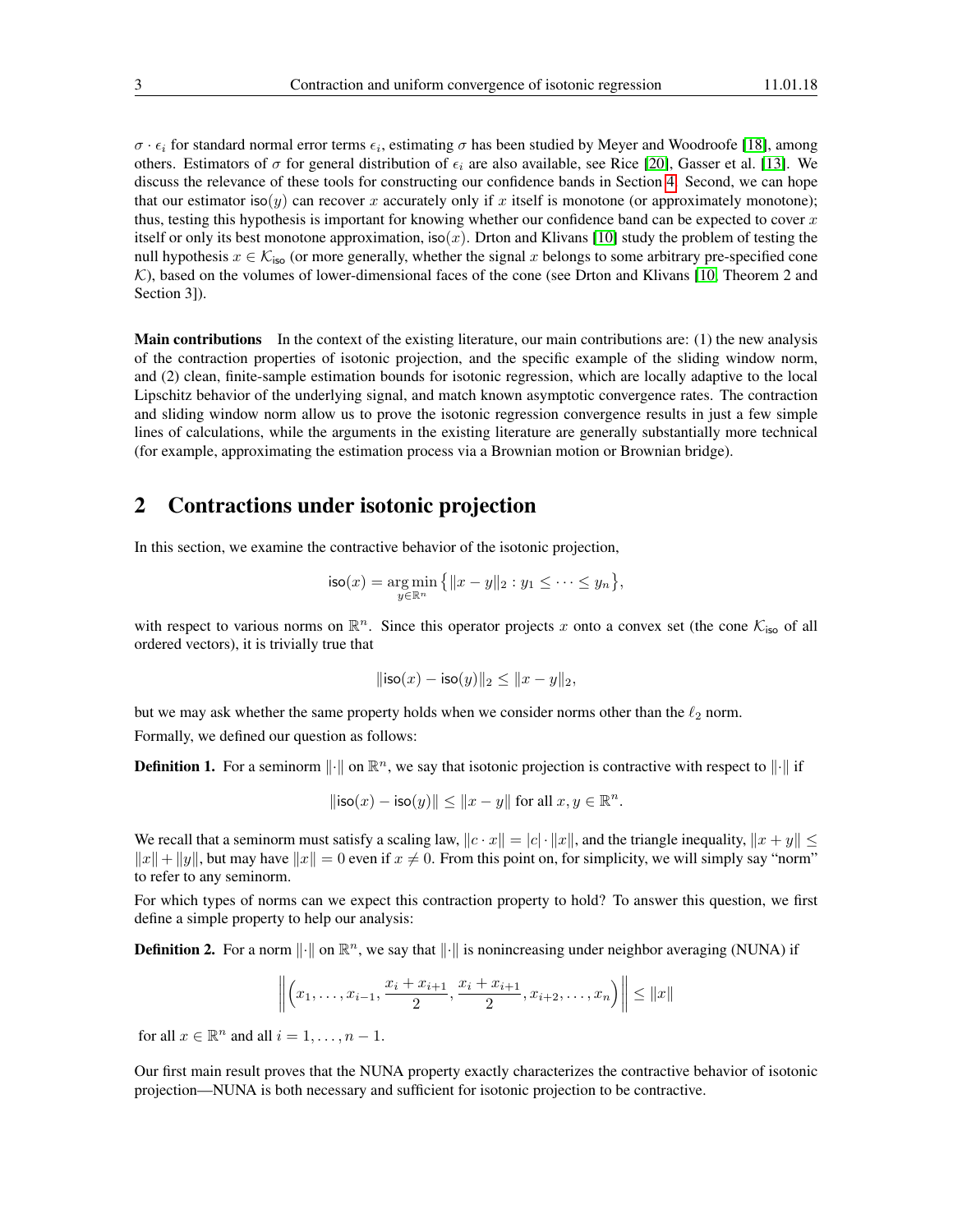<span id="page-3-0"></span>**Theorem 1.** For any norm  $\|\cdot\|$  on  $\mathbb{R}^n$ , isotonic projection is contractive with respect to  $\|\cdot\|$  if and only if  $\|\cdot\|$  is *nonincreasing under neighbor averaging (NUNA).*

(The proof of Theorem [1](#page-3-0) will be given in Section [6.](#page-12-0))

In particular, this theorem allows us to easily prove that isotonic projection is contractive with respect to the  $\ell_p$ norm for any  $p \in [1, \infty]$ , and more generally as well, via the following lemma:

<span id="page-3-1"></span>**Lemma 1.** Suppose that  $\|\cdot\|$  is a norm that is invariant to permutations of the entries of the vector, that is, for  $any \ x \in \mathbb{R}^n$  *and any permutation*  $\pi$  *on*  $\{1, \dots, n\}$ *,* 

 $||x|| = ||x_\pi||$  where  $x_\pi := (x_{\pi(1)}, \ldots, x_{\pi(n)})$ .

*(In particular, the*  $\ell_p$  *norm, for any*  $p \in [1,\infty]$ *, satisfies this property.) Then*  $\|\cdot\|$  *satisfies the NUNA property, and therefore isotonic projection is a contraction with respect to*  $\|\cdot\|$ .

*Proof of Lemma [1.](#page-3-1)* Let  $\pi$  swap indices i and  $i + 1$ , so that

$$
x_{\pi} = (x_1, \ldots, x_{i-1}, x_{i+1}, x_i, x_{i+2}, \ldots, x_n).
$$

Then

$$
\left\| \left( x_1, \ldots, x_{i-1}, \frac{x_i + x_{i+1}}{2}, \frac{x_i + x_{i+1}}{2}, x_{i+2}, \ldots, x_n \right) \right\|
$$
  
=  $\left\| \frac{x + x_{\pi}}{2} \right\| \le \frac{1}{2} (\|x\| + \|x_{\pi}\|) = \|x\|,$ 

where we apply the triangle inequality, and the assumption that  $||x_\pi|| = ||x||$ . This proves that  $||\cdot||$  satisfies NUNA. By Theorem [1,](#page-3-0) this implies that isotonic projection is contractive with respect to  $\|\cdot\|$ .  $\Box$ 

## 3 The sliding window norm

We now introduce a *sliding window* norm, which will later be a useful tool for obtaining uniform convergence guarantees for isotonic regression. For any pair of indices  $1 \le i \le j \le n$ , we write  $i : j$  to denote the stretch of  $j - i + 1$  many coordinates indexed by  $\{i, \ldots, j\}$ ,

$$
x = (x_1, \ldots, x_{i-1}, \underbrace{x_i, \ldots, x_j}_{\text{window } i:j}, x_{j+1}, \ldots, x_n).
$$

Fix any function

<span id="page-3-2"></span> $\psi$ : {1, ...,  $n$ }  $\rightarrow \mathbb{R}_+$  such that  $\psi$  is nondecreasing and  $i \mapsto i/\psi(i)$  is concave. (1)

The sliding window norm is defined as

$$
||x||_{\psi}^{\text{SW}} = \max_{1 \le i \le j \le n} \left\{ |\overline{x}_{i:j}| \cdot \psi(j - i + 1) \right\},\
$$

where  $\overline{x}_{i:j} = \frac{x_i + \dots + x_j}{j - i + 1}$  denotes the average over the window  $i : j$ .

The following key lemma proves that our contraction theorem, Theorem [1,](#page-3-0) can be applied to this sliding window norm. (This lemma, and all lemmas following, will be proved in Appendix [A.3.](#page-21-0))

<span id="page-3-3"></span>**Lemma 2.** For any function  $\psi$  satisfying the conditions [\(1\)](#page-3-2), the sliding window norm  $\|\cdot\|_{\psi}^{\text{SW}}$  satisfies the NUNA *property, and therefore, isotonic projection is contractive with respect to this norm.*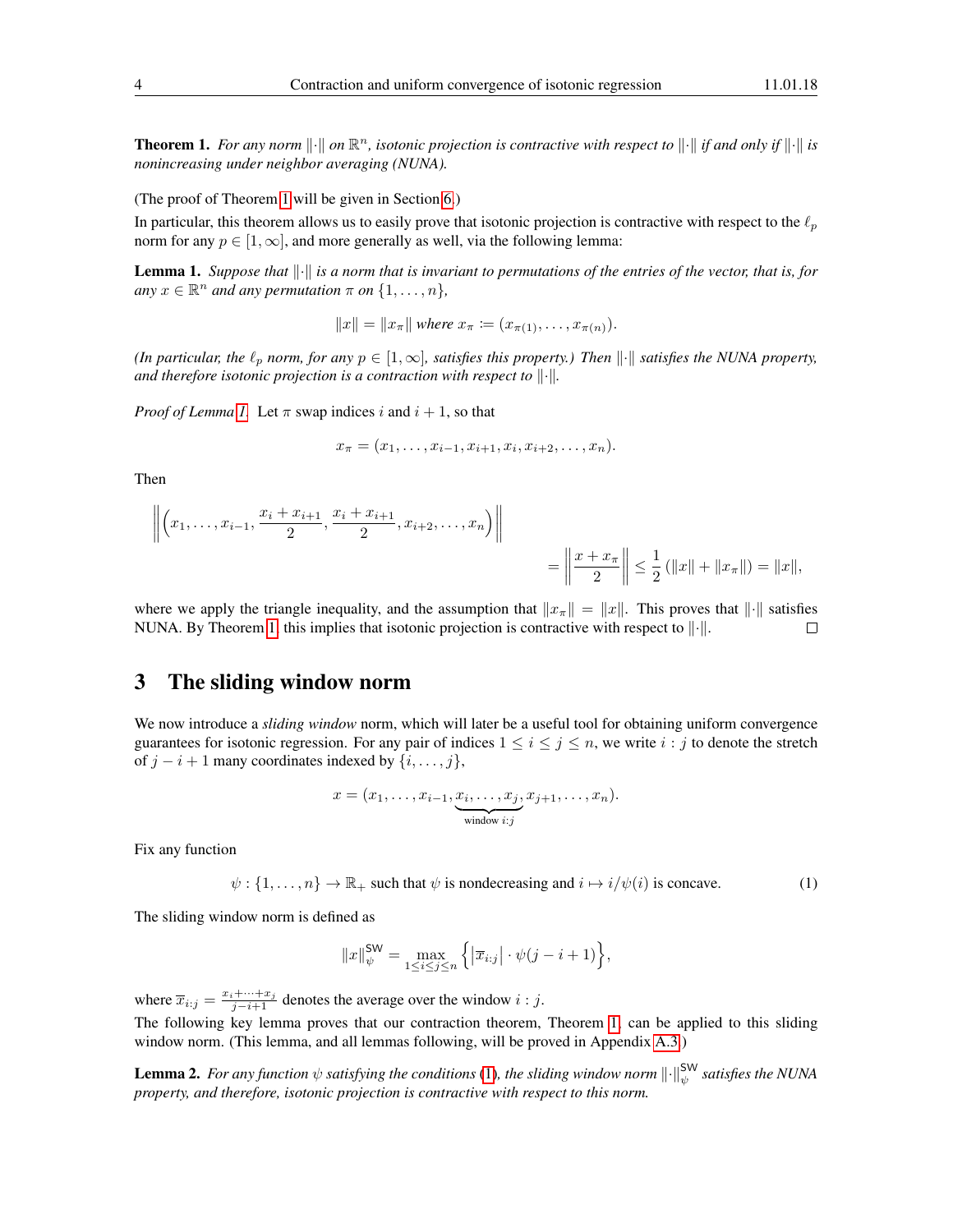This lemma is a key ingredient to our convergence analyses for isotonic regression. It will allow us to use the sliding window norm to understand the behavior of iso(y) as an estimator of iso(x), where y is a vector of noisy observations of some target signal x. In particular, we will consider the special case of subgaussian noise  $<sup>2</sup>$  $<sup>2</sup>$  $<sup>2</sup>$ .</sup> The following lemma can be proved with a very basic union bound argument:

<span id="page-4-5"></span>**Lemma 3.** Let  $x \in \mathbb{R}^n$  be a fixed vector, and let  $y_i = x_i + \sigma \epsilon_i$ , where the  $\epsilon_i$ 's are independent, zero-mean, **Lemma 5.** Let  $x \in \mathbb{R}^n$  be a fixed vector, and let and subgaussian. Then taking  $\psi(i) = \sqrt{i}$ , we have

$$
\mathbb{E}\left[\left\|x-y\right\|_{\psi}^{\mathrm{SW}}\right] \leq \sqrt{2\sigma^2\log(n^2+n)} \text{ and } \mathbb{E}\left[\left(\left\|x-y\right\|_{\psi}^{\mathrm{SW}}\right)^2\right] \leq 8\sigma^2\log(n^2+n),
$$

*and for any*  $\delta > 0$ *,* 

$$
\mathbb{P}\left\{\left\|x-y\right\|_{\psi}^{\mathsf{SW}}\leq\sqrt{2\sigma^{2}\log\left(\frac{n^{2}+n}{\delta}\right)}\right\}\geq1-\delta.
$$

As a specific example, in a Bernoulli model, if the signal is given by  $x \in [0, 1]^n$  and our observations are given by  $y_i$  ∼ Bernoulli( $x_i$ ) (each drawn independently), then this model satisfies the subgaussian noise model with  $\sigma = 1$ .

## <span id="page-4-0"></span>4 Estimation bands

In this section, we will develop a range of results bounding our estimation error when we observe a (nearly) monotone signal plus noise. These results will all use the sliding window contraction result in Lemma [2](#page-3-3) as the main ingredient in our analysis.

We begin with a deterministic statement that is a straightforward consequence of the sliding window contraction result:

<span id="page-4-3"></span><span id="page-4-2"></span>**Theorem 2.** For any  $x, y \in \mathbb{R}^n$ , for all indices  $k = 1, \ldots, n$ ,

$$
\max_{1 \le m \le k} \left\{ \frac{\overline{\mathsf{iso}(y)}_{(k-m+1):k} - \frac{\|x - y\|_{\psi}^{\mathsf{SW}}}{\psi(m)} \right\} \n\le \mathsf{iso}(x)_k \le \min_{1 \le m \le n-k+1} \left\{ \frac{\overline{\mathsf{iso}(y)}_{k:(k+m-1)} + \frac{\|x - y\|_{\psi}^{\mathsf{SW}}}{\psi(m)} \right\}
$$
\n(2)

<span id="page-4-4"></span>*and*

$$
\max_{1 \le m \le k} \left\{ \frac{\left| \bar{s} \sigma(x)_{(k-m+1):k} - \frac{\|x - y\|_{\psi}^{\text{SW}}}{\psi(m)} \right\}}{\frac{\psi(m)}{\sin(km)}} \right\} \n\le \text{iso}(y)_k \le \min_{1 \le m \le n-k+1} \left\{ \frac{\left| \bar{s} \sigma(x)_{k:(k+m-1)} + \frac{\|x - y\|_{\psi}^{\text{SW}}}{\psi(m)} \right\}}{\psi(m)} \right\}.
$$
\n(3)

Note that these two statements are symmetric; they are identical up to reversing the roles of  $x$  and  $y$ .

*Proof of Theorem [2.](#page-4-2)* We have  $\sec(x)_k \ge \frac{\csc(x)}{\sec(x)_{(k-m+1):k}} \ge \frac{\csc(y)}{\sec(y)_{(k-m+1):k}} - \frac{\csc(y)}{\csc(y)}$ , where the first inequality uses the monotonicity of iso(x) while the second uses the definition of the sliding window norm along with the fact that  $\|\text{iso}(x) - \text{iso}(y)\|_{\psi}^{\text{SW}} \leq \|x - y\|_{\psi}^{\text{SW}}$  by Lemma [2.](#page-3-3) This proves the lower bound for [\(2\)](#page-4-3); the upper bound, and the symmetric result [\(3\)](#page-4-4), are proved analogously.  $\Box$ 

<span id="page-4-1"></span><sup>&</sup>lt;sup>2</sup> We call a random variable X subgaussian if  $\mathbb{P}\{|X - \mathbb{E}[X]| \ge t\} \le 2\exp(-t^2/2)$  for any  $t > 0$ .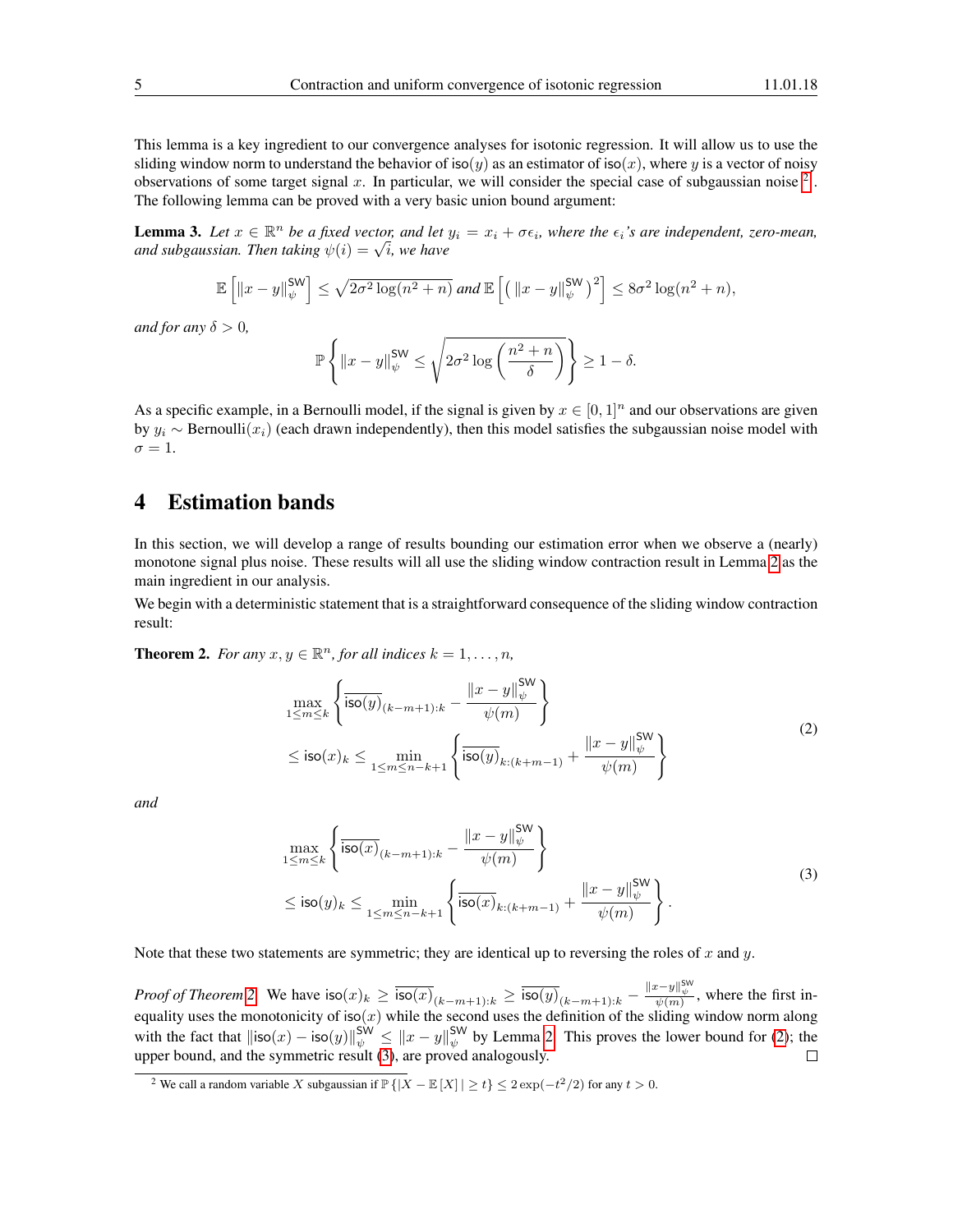This simple reformulation of our contraction result, in fact forms the backbone of all our estimation band guarantees.

These bounds bound the difference between iso(x) and iso(y), computed using either y (as in [\(2\)](#page-4-3)) or x (as in [\(3\)](#page-4-4)). Thus far, the two results are entirely symmetrical—they are the same if we swap the vectors x and y.

We will next study the statistical setting where we aim to estimate a signal  $x$  based on noisy observations  $y$ , in which case the vectors  $x$  and  $y$  play distinct roles, and so the two versions of the bands will carry entirely different meanings. Before proceeding, we note that the above bounds cannot give results on x itself, but only on its projection iso(x). If x is far from monotonic, we cannot hope that the monotonic vector iso(y) would give a good estimate of x. We will consider a relaxed monotonicity constraint: we say that  $x \in \mathbb{R}^n$  is  $\epsilon_{\text{iso}}$ -monotone if

$$
x_i \leq x_j + \epsilon_{\text{iso}}
$$
 for all  $1 \leq i \leq j \leq n$ .

(If x is monotonic then we can simply set  $\epsilon_{\text{iso}} = 0$ .) We find that  $\epsilon_{\text{iso}}$  corresponds roughly to the  $\ell_{\infty}$  distance between x and its isotonic projection iso $(x)$ :

<span id="page-5-2"></span>**Lemma 4.** For any  $x \in \mathbb{R}^n$  that is  $\epsilon_{\text{iso}}$ -monotone,

$$
||x - \text{iso}(x)||_{\infty} \le \epsilon_{\text{iso}}.
$$

*Conversely, any*  $x \in \mathbb{R}^n$  *with*  $||x - \text{iso}(x)||_{\infty} \leq \epsilon$  *must be* (2 $\epsilon$ *)-monotone.* 

With this in place, we turn to our results for the statistical setting.

#### <span id="page-5-1"></span>4.1 Statistical setting

We will consider a subgaussian noise model, where  $x \in \mathbb{R}^n$  is a fixed signal, and the observation vector y is generated as

<span id="page-5-0"></span>
$$
y_i = x_i + \sigma \epsilon_i
$$
, where the  $\epsilon_i$ 's are independent, zero-mean, and subgaussian. (4)

Lemma [3](#page-4-5) proves that, in this case, setting  $\psi(m) = \sqrt{m}$  would yield  $\|x - y\|_{\psi}^{\text{SW}} \le \sqrt{2\sigma^2 \log\left(\frac{n^2 + n}{\delta}\right)}$  with probability at least  $1 - \delta$ . Of course, we could consider other models as well, e.g. involving correlated noise or heavy-tailed noise, but restrict our attention to this simple model for the sake of giving an intuitive illustration of our results.

In order for this bound on the sliding window to be useful in practice, we need to obtain a bound or an estimate for the noise level  $\sigma$ . Under the Bernoulli model  $y_i \sim \text{Bernoulli}(x_i)$ , we can simply set  $\sigma = 1$ . More generally, it may be possible to estimate  $\sigma$  from the data itself, for instance if the noise terms  $\epsilon_i$  are i.i.d. standard normal, Meyer and Woodroofe [\[18\]](#page-15-3) propose estimating the noise level  $\sigma$  with the maximum likelihood estimator (MLE),  $\hat{\sigma}^2 = \frac{1}{n} \sum_i (y_i - \text{iso}(y)_i)^2$ , or the bias-corrected MLE given by

$$
\widehat{\sigma}^2 = \frac{\sum_i (y_i - \mathsf{iso}(y)_i)^2}{n - c_1 \cdot \mathsf{df}(\mathsf{iso}(y))},
$$

where  $c_1$  is a known constant while df(iso(y)) is the number of "degrees of freedom" in the monotone vector  $iso(y)$ , i.e. the number of distinct values in this vector.

We next consider the two different types of statistical guarantees that can be obtained, using the two symmetric formulations in Theorem [2](#page-4-2) above.

#### 4.2 Data-adaptive bands

We first consider the problem of providing a confidence band for the signal  $x$  in a practical setting, where we can only observe the noisy data y and do not have access to other information. In this setting, the bound [\(2\)](#page-4-3) in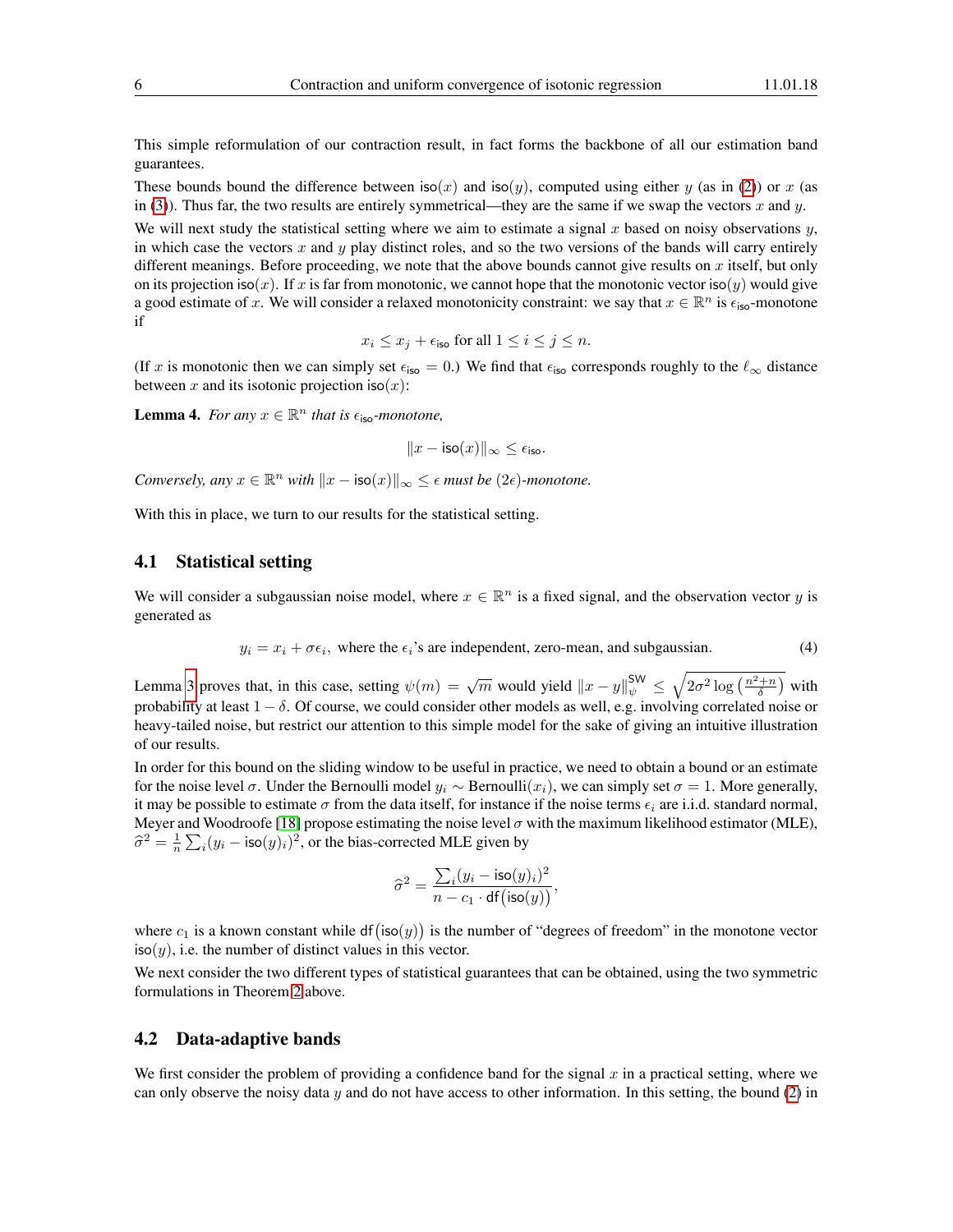Theorem [2,](#page-4-2) combined with Lemma [3'](#page-4-5)s bound on  $||x - y||_{\psi}^{\text{SW}}$  for the subgaussian model, yields the following result:

<span id="page-6-0"></span>**Theorem 3.** For any signal  $x \in \mathbb{R}^n$  and any  $\delta > 0$ , under the subgaussian noise model [\(4\)](#page-5-0), then with *probability at least*  $1 - \delta$ *, for all*  $k = 1, \ldots, n$ *,* 

$$
\max_{1 \le m \le k} \left\{ \overline{\text{iso}(y)}_{(k-m+1):k} - \sqrt{\frac{2\sigma^2 \log\left(\frac{n^2+n}{\delta}\right)}{m}} \right\}
$$
\n
$$
\le \text{iso}(x)_k \le \min_{1 \le m \le n-k+1} \left\{ \overline{\text{iso}(y)}_{k:(k+m-1)} + \sqrt{\frac{2\sigma^2 \log\left(\frac{n^2+n}{\delta}\right)}{m}} \right\}.
$$
\n(5)

<span id="page-6-4"></span><span id="page-6-3"></span>*If additionally* x *is*  $\epsilon_{\text{iso}}$ *-monotone, then we also have* 

$$
\max_{1 \le m \le k} \left\{ \overline{\text{iso}(y)}_{(k-m+1):k} - \sqrt{\frac{2\sigma^2 \log\left(\frac{n^2+n}{\delta}\right)}{m}} \right\} - \epsilon_{\text{iso}} \tag{6}
$$
\n
$$
\le x_k \le \min_{1 \le m \le n-k+1} \left\{ \overline{\text{iso}(y)}_{k:(k+m-1)} + \sqrt{\frac{2\sigma^2 \log\left(\frac{n^2+n}{\delta}\right)}{m}} \right\} + \epsilon_{\text{iso}}.
$$

We emphasize that these bounds give us a uniform confidence band for iso(x) (or for x itself, if it is monotone) that can be computed without assuming anything about the properties of the signal; for instance, we do not assume that the signal is Lipschitz with some known constant, or anything of this sort. We only need to know the noise level  $\sigma$ , which can be estimated as discussed in Section [4.1.](#page-5-1) In this sense, the bounds are dataadaptive—they are computed using the observed projection iso $(y)$ , and adapt to the properties of the signal (for instance, if  $x$  is locally constant near  $k$ , then the upper and lower confidence bounds will be closer together).

Comparison to existing work The flavor of our data-adaptive band is close to that given in Dümbgen [\[11\]](#page-15-10), where the author gives confidence bands for signals in a continuous Gaussian white noise model. Although in Section 5 of Dümbgen [\[11\]](#page-15-10) the result is applied to the discrete case, the confidence band there is only valid asymptotically as pointed our by the author, whereas our band is valid for finite samples. Moreover, the computation of the band in Dümbgen [\[11\]](#page-15-10) involves Monte Carlo simulation to estimate several key quantiles, and hence is much heavier than the computation of our band. Another difference is that Dümbgen [\[11\]](#page-15-10) employes kernel estimators in their bands while we use the isotonic least squares estimator in our construction.

#### 4.3 Convergence rates

While the results of Theorem [3](#page-6-0) give data-adaptive bounds that do not depend on properties of x, from a theoretical point of view we would also like to understand how the estimation error depends on these properties. For the data-adaptive bands, we used the result [\(2\)](#page-4-3) relating  $iso(x)$  and  $iso(y)$ , but for this question, we will use the symmetric result [\(3\)](#page-4-4) instead, which immediately yields the following theorem.

<span id="page-6-1"></span>**Theorem 4.** For any signal  $x \in \mathbb{R}^n$  and any  $\delta > 0$ , under the subgaussian noise model [\(4\)](#page-5-0), then with *probability at least*  $1 - \delta$ *, for all*  $k = 1, \ldots, n$ *,* 

<span id="page-6-2"></span>
$$
-\min_{1 \le m \le k} \left\{ \left( \mathsf{iso}(x)_k - \overline{\mathsf{iso}(x)}_{(k-m+1):k} \right) + \sqrt{\frac{2\sigma^2 \log\left(\frac{n^2+n}{\delta}\right)}{m}} \right\}
$$
  

$$
\le \mathsf{iso}(y)_k - \mathsf{iso}(x)_k \le \min_{1 \le m \le n-k+1} \left\{ \left( \overline{\mathsf{iso}(x)}_{k:(k+m-1)} - \mathsf{iso}(x)_k \right) + \sqrt{\frac{2\sigma^2 \log\left(\frac{n^2+n}{\delta}\right)}{m}} \right\}. \quad (7)
$$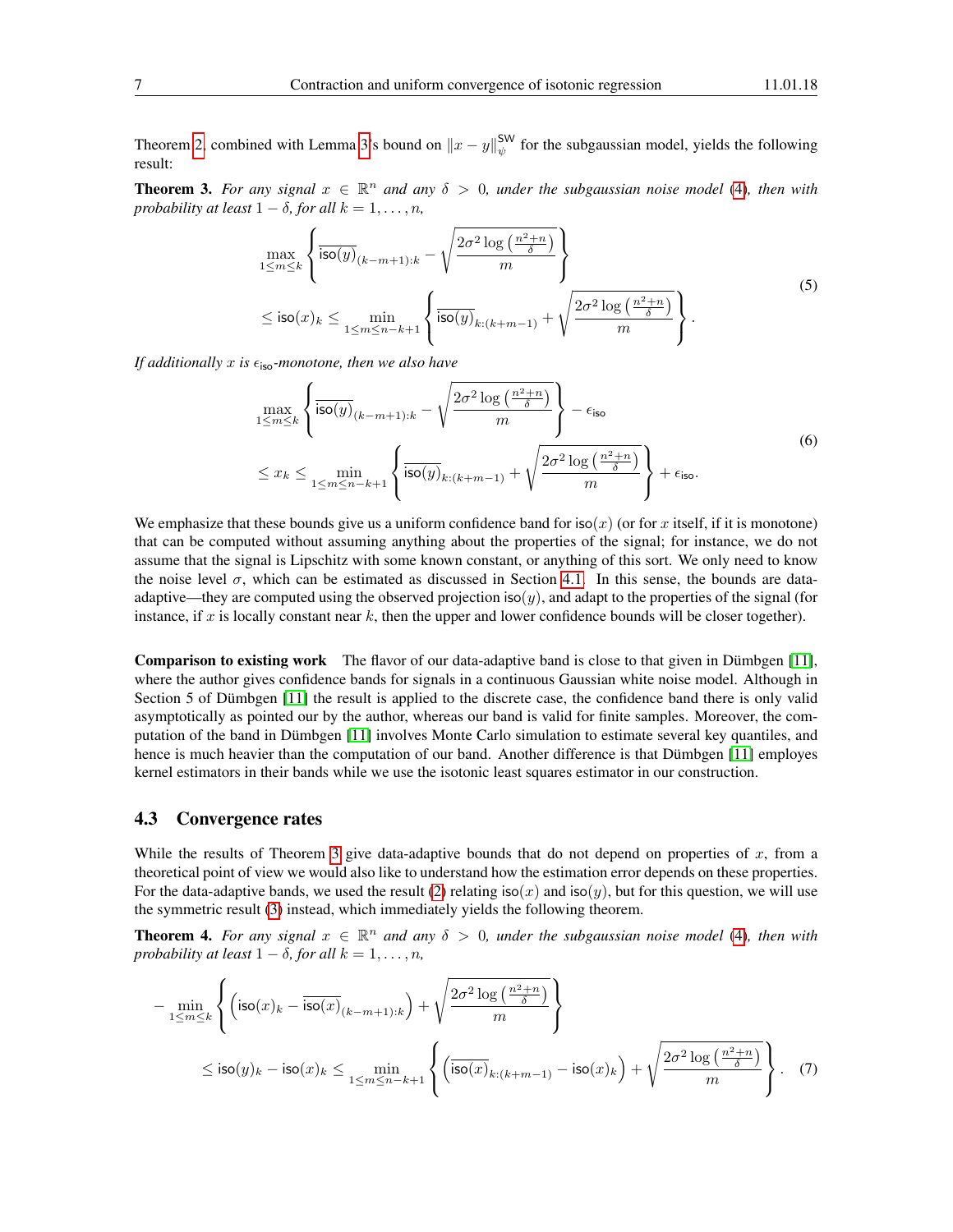*If additionally*  $x$  *is*  $\epsilon$ <sub>iso</sub>-monotone, then we also have

<span id="page-7-0"></span>
$$
-\min_{1 \le m \le k} \left\{ (x_k - \overline{x}_{(k-m+1):k}) + \sqrt{\frac{2\sigma^2 \log\left(\frac{n^2+n}{\delta}\right)}{m}} \right\} - \epsilon_{\text{iso}}
$$
  
 
$$
\le \text{iso}(y)_k - x_k \le \min_{1 \le m \le n-k+1} \left\{ \left( \overline{x}_{k:(k+m-1)} - x_k \right) + \sqrt{\frac{2\sigma^2 \log\left(\frac{n^2+n}{\delta}\right)}{m}} \right\} + \epsilon_{\text{iso}}.
$$
 (8)

*Proof of Theorem* [4.](#page-6-1) For the first bound [\(7\)](#page-6-2), we simply subtract iso(x)<sub>k</sub> from the inequalities [\(3\)](#page-4-4). For the second bound [\(8\)](#page-7-0) in the case that x is approximately monotone, we instead subtract  $x<sub>k</sub>$  from [\(3\)](#page-4-4), and also use the fact that  $||x - \text{iso}(x)||_{\infty} \leq \epsilon_{\text{iso}}$  by Lemma [4,](#page-5-2) which implies that  $|\overline{x}_{k:(k+m-1)} - \overline{\text{iso}(x)}_{k:(k+m-1)}| \leq \epsilon_{\text{iso}}$ , and similarly  $|\overline{x}_{(k-m+1):k} - \overline{\text{iso}(x)}_{(k-m+1):k}| \leq \epsilon_{\text{iso}}$ .

**Comparison to existing work** In the monotone setting (i.e.  $x = \text{iso}(x)$ ), Chatterjee et al. [\[9\]](#page-15-6) derive related results bounding the pointwise error  $|x_k - \text{iso}(y)_k|$ . Specifically, they use the "minmax" formulation of the isotonic projection, iso $(y)_k = \min_{j \ge k} \max_{i \le k} \overline{y}_{i:j}$ , and give the following argument:

$$
\begin{split} \mathsf{iso}(y)_k - x_k &= \min_{1 \le m \le n-k+1} \max_{i \le k} \overline{y}_{i:(k+m-1)} - x_k \\ &\le \min_{1 \le m \le n-k+1} \left\{ \left( \max_{i \le k} \overline{x}_{i:(k+m-1)} - x_k \right) + \max_{i \le k} \left| \overline{x}_{i:(k+m-1)} - \overline{y}_{i:(k+m-1)} \right| \right\} \\ &\le \min_{1 \le m \le n-k+1} \left\{ \left( \overline{x}_{k:(k+m-1)} - x_k \right) + \max_{i \le k} \left| \overline{x}_{i:(k+m-1)} - \overline{y}_{i:(k+m-1)} \right| \right\}, \end{split}
$$

where the first step defines  $m = j - k + 1$  and uses the "minmax" formulation, while the third uses the assumption that  $x$  is monotone. They then bound the error term (Err) in expectation. We can instead bound it as (Err)  $\leq \frac{||x-y||_{\psi}^{\text{SW}}}{\sqrt{m}}$ , which is exactly the same as the upper bound in our result [\(8\)](#page-7-0). Their "minmax" strategy can analogously be used to obtain the corresponding lower bound as well.

#### 4.4 Locally constant and locally Lipschitz signals

If the signal x is monotone, Chatterjee et al. [\[9\]](#page-15-6)'s results, which are analogous to our bounds in  $(8)$ , yield implications for many different classes of signals: for instance, they show that for a piecewise constant signal x taking only s many unique values, the  $\ell_2$  error scales as

<span id="page-7-1"></span>
$$
\frac{1}{n} ||x - \text{iso}(y)||_2^2 \le \frac{16s\sigma^2}{n} \log\left(\frac{en}{s}\right).
$$

$$
|x_k - \text{iso}(y)_k| \lesssim \sqrt{\frac{\log(n)}{n}} \tag{9}
$$

We therefore see that

for "most" indices  $k$  when the signal is piecewise constant.

We can instead consider a Lipschitz signal: we say that x is L-Lipschitz if  $|x_i - x_{i+1}| \leq L/n$  for all i. (Rescaling by n is natural as we often think of  $x_i = f(i/n)$  for some underlying function f). In this setting, our results in Theorem [4](#page-6-1) immediately yield the bound

<span id="page-7-2"></span>
$$
\left| x_k - \mathsf{iso}(y)_k \right| \le \min_{1 \le m \le k \wedge (n-k+1)} \left\{ \frac{L(m-1)}{2n} + \sqrt{\frac{2\sigma^2 \log\left(\frac{n^2+n}{\delta}\right)}{m}} \right\},\tag{10}
$$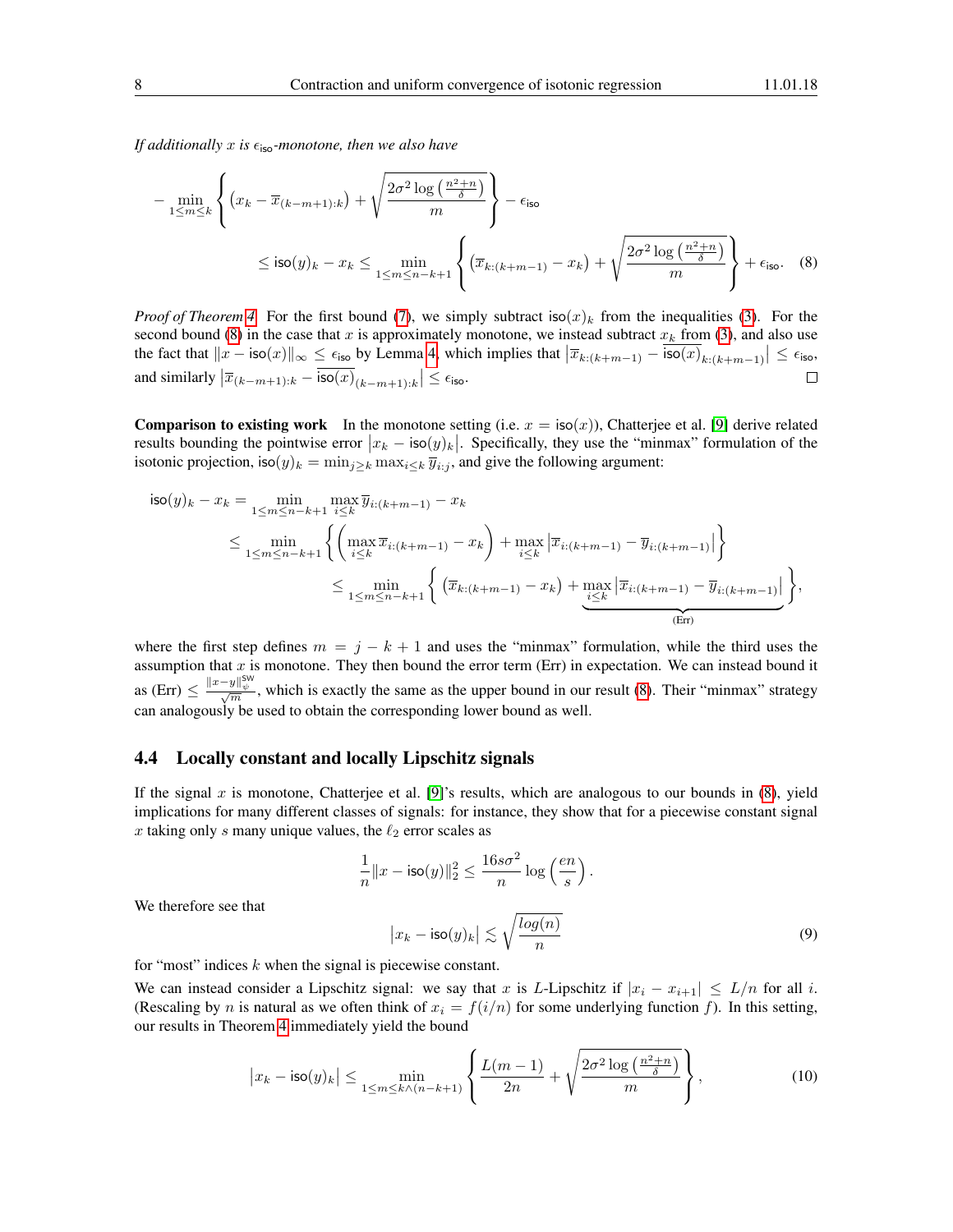where the term  $\frac{L(m-1)}{2n}$  is a bound on  $(\overline{x}_{k:(k+m-1)} - x_k)$  and  $(x_k - \overline{x}_{(k-m+1):k})$  when x is L-Lipschitz. It's  $_{2n}$ easy to see that the optimal scaling is achieved by taking  $m =$  $\lceil$   $\sqrt{ }$  $\mathcal{L}$  $n\sqrt{\sigma^2\log\left(\frac{n^2+n}{\delta}\right)}$ L  $\setminus$  $\overline{1}$  $2/3$ ] , in which case we

obtain the bound

<span id="page-8-0"></span>
$$
\left| x_k - \text{iso}(y)_k \right| \le 2 \sqrt[3]{\frac{L\sigma^2 \log\left(\frac{n^2 + n}{\delta}\right)}{n}} \tag{11}
$$

for all  $m \leq k \leq n-m+1$ . (For indices k nearer to the endpoints, we are forced to choose a smaller m, and the scaling will be worse.)

We can also compute convergence rates in a more general setting, where the signal  $x$  is locally Lipschitz—its behavior may vary across different regions of the signal. As discussed in Section [1.1,](#page-1-1) many papers in the literature consider asymptotic local convergence rates—local in the sense of giving *pointwise* error bounds, which for a single signal  $x = (x_1, \ldots, x_n)$ , may be larger for indices i falling within a region of the signal that is strictly increasing, and smaller for indices  $i$  falling into a locally flat region. We would hope to see some interpolation between the  $n^{-1/3}$  rate expected for a strictly increasing stretch of the signal, as in [\(11\)](#page-8-0), versus the improved parametric rate of  $n^{-1/2}$  in a locally constant region as in [\(9\)](#page-7-1).

Our confidence bands can also be viewed as providing error bounds that are local in this sense, i.e. that adapt to the local behavior of the signal x as we move from index  $i = 1$  to  $i = n$ . To make this more precise, we will show how our bounds scale locally with the sample size *n* to obtain the  $n^{-1/3}$  and  $n^{-1/2}$  rates described above. Consider any monotone signal x. Suppose the signal x is locally constant near k, with  $x_{k-cn+1} = \cdots = x_k =$  $\cdots = x_{k+cn-1}$  for some positive constant  $c > 0$ . Then our bound [\(8\)](#page-7-0) applied with  $m = cn$  yields

<span id="page-8-1"></span>
$$
\left| x_k - \text{iso}(y)_k \right| \lesssim \sqrt{\frac{\sigma^2 \log(n)}{n}}.
$$
 (12)

For other indices, however, where the signal is locally strictly increasing with a Lipschitz constant L, then taking  $m \sim \left(\frac{\sigma^2 n \log(n)}{L}\right)$  $\frac{\log(n)}{L}$   $\Big)^{2/3}$  yields the  $n^{-1/3}$  scaling obtained above in [\(11\)](#page-8-0). It is of course also possible to achieve an interpolation between the  $n^{-1/2}$  and  $n^{-1/3}$  rates via our results, as well.

Many works in the literature consider the local adaptivity problem in an asymptotic setting; here we will describe the results of Cator [\[8\]](#page-15-9). Consider an asymptotic setting where the signal  $x = (x_1, \ldots, x_n)$  comes from measuring (at n many points) a monotone function  $f : [0, 1] \to \mathbb{R}$ , and we are interested in the local convergence rate at some fixed  $t \in (0,1)$ . Cator [\[8\]](#page-15-9) show that if the first  $\alpha$  derivatives of f at t satisfy  $f^{(1)}(t) = \cdots = f^{(\alpha-1)}(t) = 0$  and  $f^{(\alpha)}(t) > 0$ , the convergence rate for estimating  $f(t)$  scales as  $n^{-\alpha/(2\alpha+1)}$ . In particular, if  $\alpha = 1$  (f is strictly increasing at t) then they obtain the  $n^{-1/3}$  rate seen before, while if  $\alpha = \infty$ (f is locally constant near t) then they obtain the faster parametric  $n^{-1/2}$  rate. Of course, any  $\alpha$  in between 1 and  $\infty$  will produce some power of n between these two. Our work can be viewed as a finite-sample version of these types of results.

#### 4.5 Convergence rates in the  $\ell_2$  norm

We next show that the tools developed in this paper can be used to yield a bound on the  $\ell_2$  error, achieving the same  $n^{-1/3}$  scaling as in Chatterjee et al. [\[9\]](#page-15-6). While achieving an  $n^{-1/3}$  elementwise requires a Lipschitz condition on the signal (as in our result [\(11\)](#page-8-0) above), here we do not assume any Lipschitz conditions and require only a bound on the total variation,

$$
V \coloneqq \mathsf{iso}(x)_n - \mathsf{iso}(x)_1.
$$

Our proof uses similar techniques as Chatterjee et al. [\[9\]](#page-15-6)'s result.

<span id="page-8-2"></span>**Theorem 5.** For any signal  $x \in \mathbb{R}^n$ , under the subgaussian noise model [\(4\)](#page-5-0), we have

$$
\frac{1}{n}||\text{iso}(y) - \text{iso}(x)||_2^2 \le 48\left(\frac{V\sigma^2\log(2n)}{n}\right)^{2/3} + \frac{96\sigma^2\log^2(2n)}{n}.
$$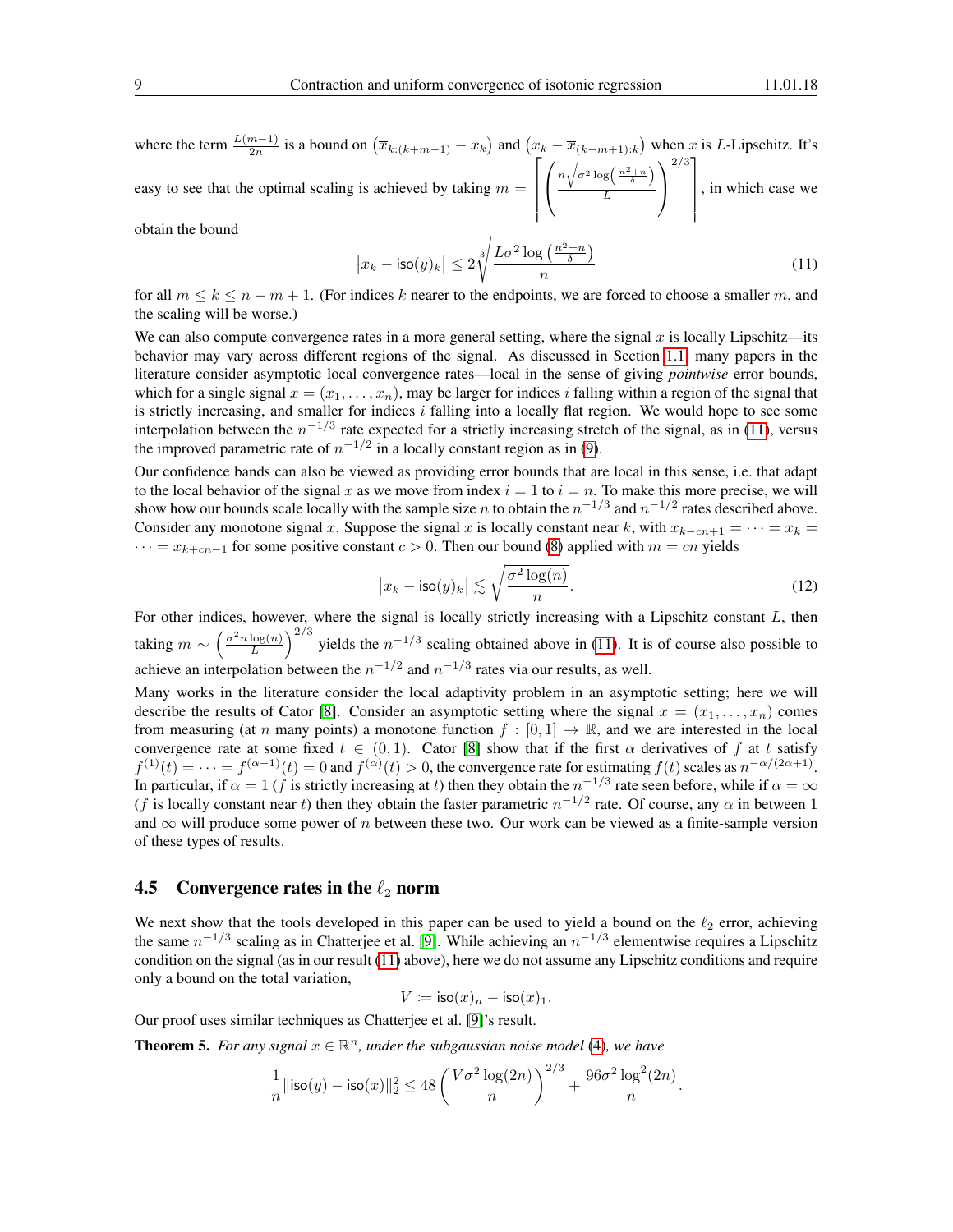

<span id="page-9-0"></span>Figure 1: (a) The function  $f(t)$  used to generate signals  $x \in \mathbb{R}^n$  for various n, with flat and increasing regions highlighted. (b) At sample size  $n = 1000$ , the observed data y, estimated signal iso(y), and data-adaptive confidence band computed as in [\(5\)](#page-6-3).

As long as  $n \gg \frac{\sigma^2 \log^4(2n)}{V^2}$ , the first term is the dominant one, matching the result of Chatterjee et al. [\[9,](#page-15-6) Theorem 4.1] with a slight improvement in the log term. (The constants in this result are of course far from optimal.) This result is proved in Appendix [A.1.](#page-16-0)

#### 4.6 Simulation: local adaptivity

To demonstrate this local adaptivity in practice, we run a simple simulation. The signal is generated from an underlying function  $f(t)$  defined over  $t \in [0, 1]$ , with

$$
f(t) = \begin{cases} -10, & 0 \le t \le 0.3, \\ \text{linearly increasing from } -10 \text{ to } 10, & 0.3 \le t \le 0.7, \\ 10, & 0.7 \le t \le 1, \end{cases}
$$

as illustrated in Figure [1\(](#page-9-0)a). For a fixed sample size n, we set  $x_i = f\left(\frac{i}{n+1}\right)$  and  $y_i = x_i + N(0, 1)$ . We then compute a data-adaptive confidence band as given in [\(6\)](#page-6-4), with known noise level  $\sigma = 1$ , with target coverage level  $1 - \delta = 0.9$ , and with  $\epsilon_{\text{iso}} = 0$  as the signal x is known to be monotone. For sample size  $n = 1000$ , the resulting estimate iso(y) and confidence band are illustrated in Figure [1\(](#page-9-0)b).

We then repeat this experiment at sample sizes  $n = 700, 701, 702, \ldots, 1000$ . For each sample size n, we take the mean width of the confidence band averaged over (a) the locally constant ("flat") regions of the signal, defined by all indices i corresponding to values  $t \in [0.1, 0.2] \cup [0.8, 0.9]$ , and (b) a strictly increasing region, defined by indices i corresponding to  $t \in [0.4, 0.6]$ . (These regions are illustrated in Figure [1\(](#page-9-0)a).)

Our theory predicts that the mean confidence band width scales as  $\sim \sqrt{\frac{\log(n)}{n}}$  $\frac{\overline{s(n)}}{n}$  in the flat regions, and  $\sim \sqrt[3]{\frac{\log(n)}{n}}$ our dictry predicts that the mean connuence band which searcs as  $\sqrt[n]{\binom{n}{n}}$  in the matricesons, and  $\sqrt[n]{\binom{n}{n}}$  in the increasing region. To test this, we take a linear regression of the log of the mean confidence ba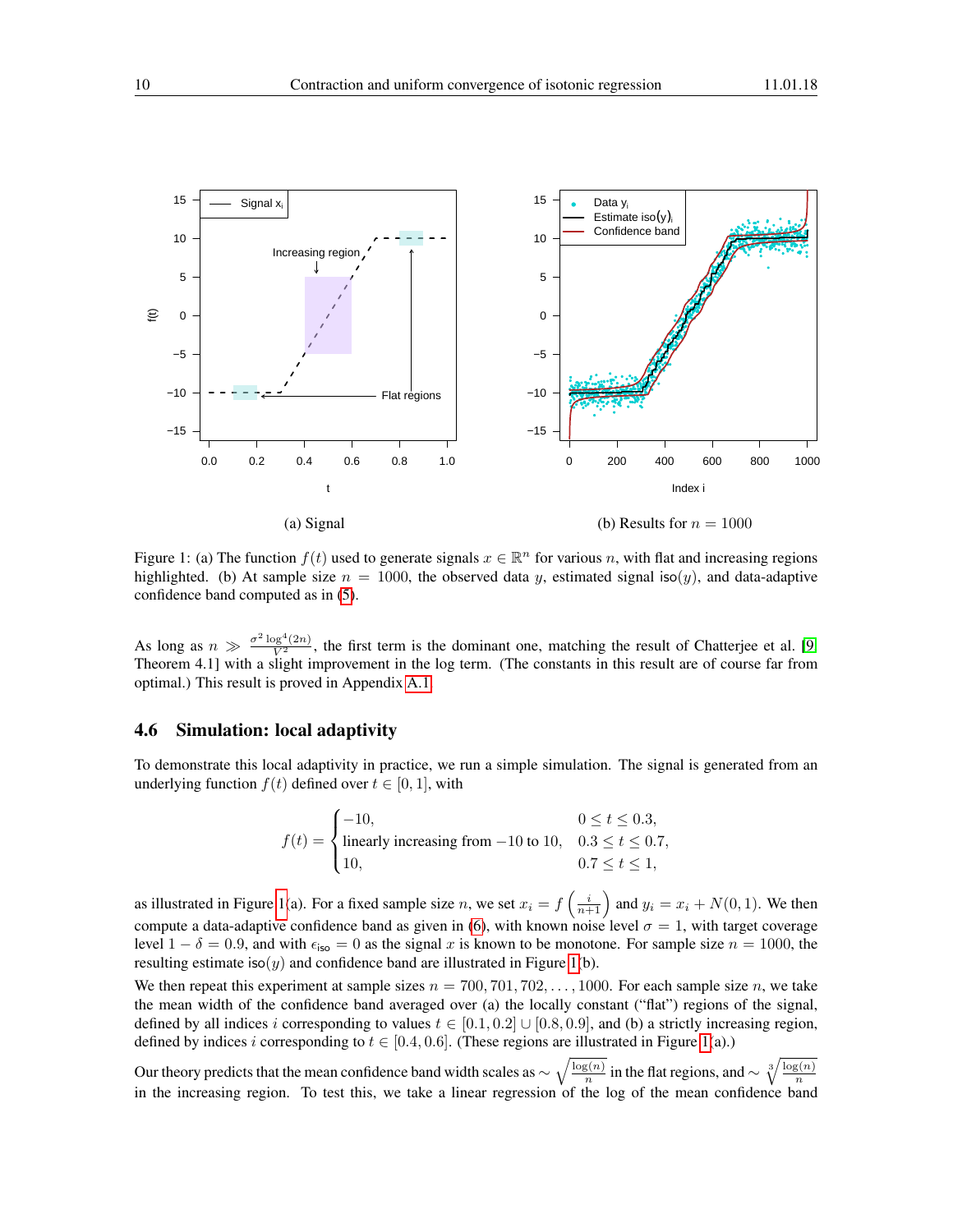

<span id="page-10-0"></span>(a) Results for flat regions (b) Results for increasing region

Figure 2: For each sample size  $700 \le n \le 1000$ , log mean width of the confidence band over a region. (a) Flat region:  $t \in [0.1, 0.2] \cup [0.8, 0.9]$ , where slope  $\approx -1/2$ , i.e. pointwise error scales as  $(n/\log(n))^{-1/2}$ , as predicted in [\(12\)](#page-8-1). (b) Increasing region:  $t \in [0.4, 0.6]$ , where slope  $\approx -1/3$ , as predicted in [\(11\)](#page-8-0).

width against  $\log\left(\frac{n}{\log(n)}\right)$ , and find a slope  $\approx -1/2$  in the flat regions and  $\approx -1/3$  in the increasing region, confirming our theory. These results are illustrated in Figure [2.](#page-10-0)

Note that our data-adaptive estimation bands given by Theorem [3](#page-6-0) are calculated without using prior knowledge of the signal's local behavior (locally constant / locally Lipschitz)—the confidence bands computed in Theorem [3](#page-6-0) are able to adapt to this unknown structure automatically.

We next check the empirical coverage level of these confidence bands. Ideally we would want to see that, over repeated simulations, the true monotone sequence  $x = (x_1, \ldots, x_n)$  lies entirely in the band roughly  $1 - \delta = 90\%$  of the time. While our theory guarantees that coverage will hold with probability *at least* 90%, our bounds are of course somewhat conservative. We observe empirically that the coverage is in fact too high it is essentially 100%—but nonetheless, the width of the confidence band is not too conservative. In particular, shrinking the width of the confidence band by a factor of  $\approx 0.855$  empirically leads to achieving the target 90% coverage level; in other words, our confidence bands are around 17% too wide. (Of course, this ratio is specific to our choice of data distribution, and is likely to vary in different settings.)

## 5 Density estimation

As a second application of the tools developed for the sliding window norm, we consider the problem of estimating a monotone nonincreasing density q on the interval [0, 1], using n samples drawn from this density. Let  $Z_1, \ldots, Z_n \stackrel{\text{iid}}{\sim} g$  be n samples drawn from the target density f, sorted into an ordered list  $Z_{(1)} \leq \cdots \leq$  $Z(n)$ . The Grenander estimator for the monotone density g is defined as follows. Let  $G_n$  be the empirical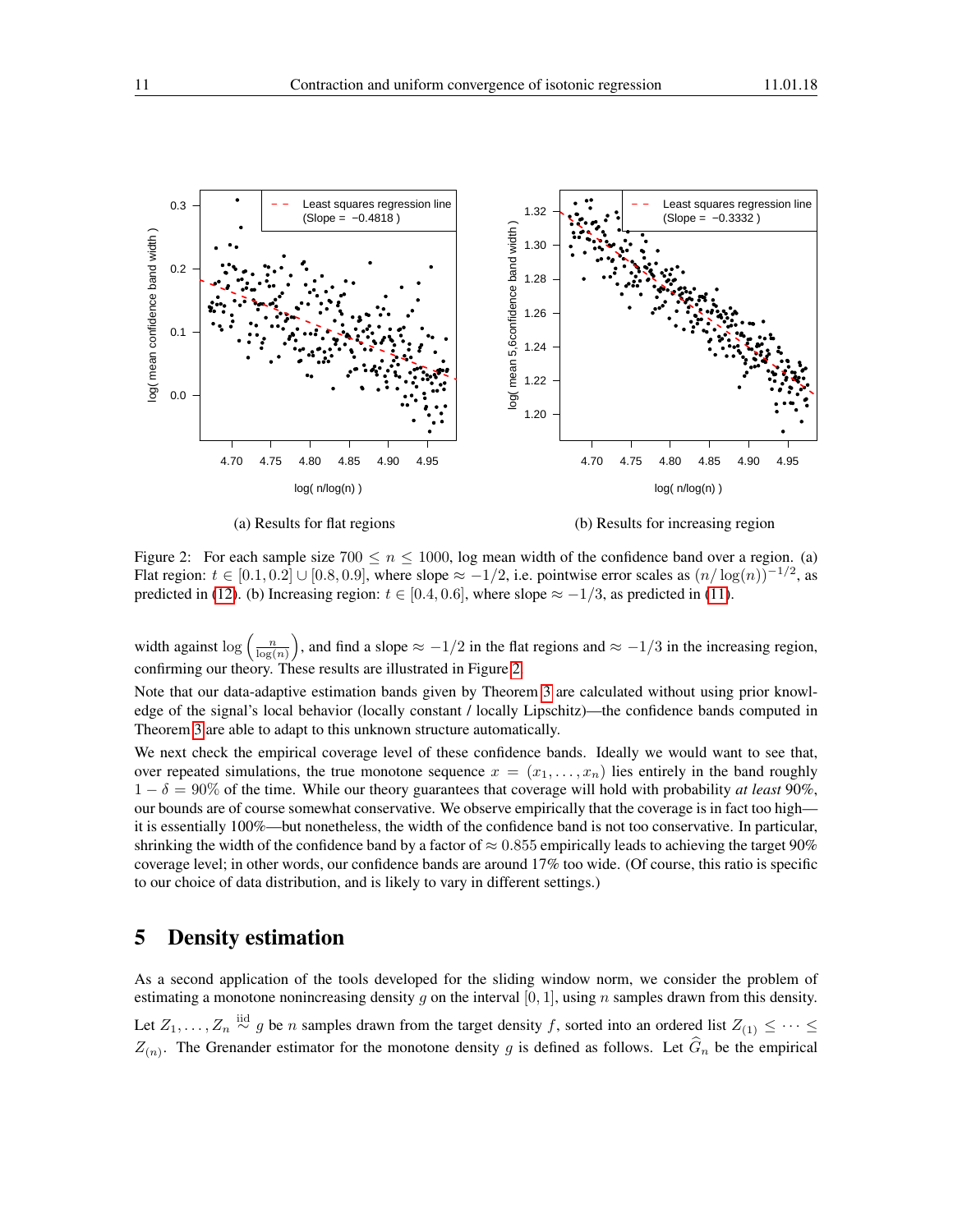

(a) Cumulative distribution function (b) Density

<span id="page-11-0"></span>Figure 3: Illustration of the Grenander estimator for a monotone decreasing density.

cumulative distribution function for this sample,

$$
\widehat{G}_n(t) = \frac{1}{n} \sum_{i=1}^n \mathbb{1} \left\{ Z_i \le t \right\},\,
$$

and let  $\widehat{G}_{\mathsf{Green}}$  be the minimal concave upper bound on  $\widehat{G}_n$ . Finally, define the Grenander estimator of the density, denoted by  $\hat{g}_{\mathsf{Gren}}$ , as the left-continuous piecewise constant first derivative of  $\hat{G}_{\mathsf{Gren}}$ . This process is illustrated in Figure [3.](#page-11-0) It is known (Robertson et al. [\[21\]](#page-15-0)) that  $\hat{g}_{\mathsf{Gren}}$  can be computed with a simple isotonic projection of a sequence. Namely, for  $i = 1, \ldots, n$ , let  $y_i = n(Z_{(i)} - Z_{(i-1)})$  where we set  $Z_{(0)} \coloneqq 0$ , and calculate the isotonic projection iso(y). Then the Grenander estimator is given by

<span id="page-11-1"></span>
$$
\widehat{g}_{\mathsf{Gren}} = \begin{cases}\n1/\mathsf{iso}(y)_1, & 0 \le t \le Z_{(1)}, \\
1/\mathsf{iso}(y)_2, & Z_{(1)} < t \le Z_{(2)}, \\
\ldots \\
1/\mathsf{iso}(y)_n, & Z_{(n-1)} < t \le Z_{(n)}, \\
0, & Z_{(n)} < t \le 1.\n\end{cases} \tag{13}
$$

If we assume that  $f$  is Lipschitz and lower-bounded, then our error bounds for isotonic regression transfer easily into this setting, yielding the following theorem (proved in Appendix [A.2\)](#page-18-0):

<span id="page-11-2"></span>**Theorem 6.** Let  $g:[0,1]\to[c,\infty)$  be a nonincreasing L-Lipschitz density, let  $Z_1,\ldots,Z_n$  be i.i.d. draws from g, and define the Grenander estimator  $\hat{g}_{\mathsf{Gren}}$  *as in* [\(13\)](#page-11-1). Then for any  $\delta > 0$ , if

$$
\Delta \coloneqq 9\left(\frac{1}{c} + \frac{L}{2c^3}\right) \sqrt[3]{\frac{\log((n^2 + n)/\delta)}{n}} \le \frac{1}{c+L},
$$

*then*

$$
\mathbb{P}\left\{\sup_{\Delta\leq t\leq 1-\Delta}\left|g(t)-\widehat{g}_{\mathsf{Gren}}(t)\right|\leq \frac{\Delta}{\frac{1}{c+L}\cdot\left(\frac{1}{c+L}-\Delta\right)}\right\}\geq 1-\delta.
$$

This result is similar to that of Durot et al. [\[12\]](#page-15-16), which also obtains a  $(n/\log(n))^{-1/3}$  convergence rate uniformly over  $t$  (although in their work,  $t$  is allowed to be slightly closer to the endpoints, by a log factor). Their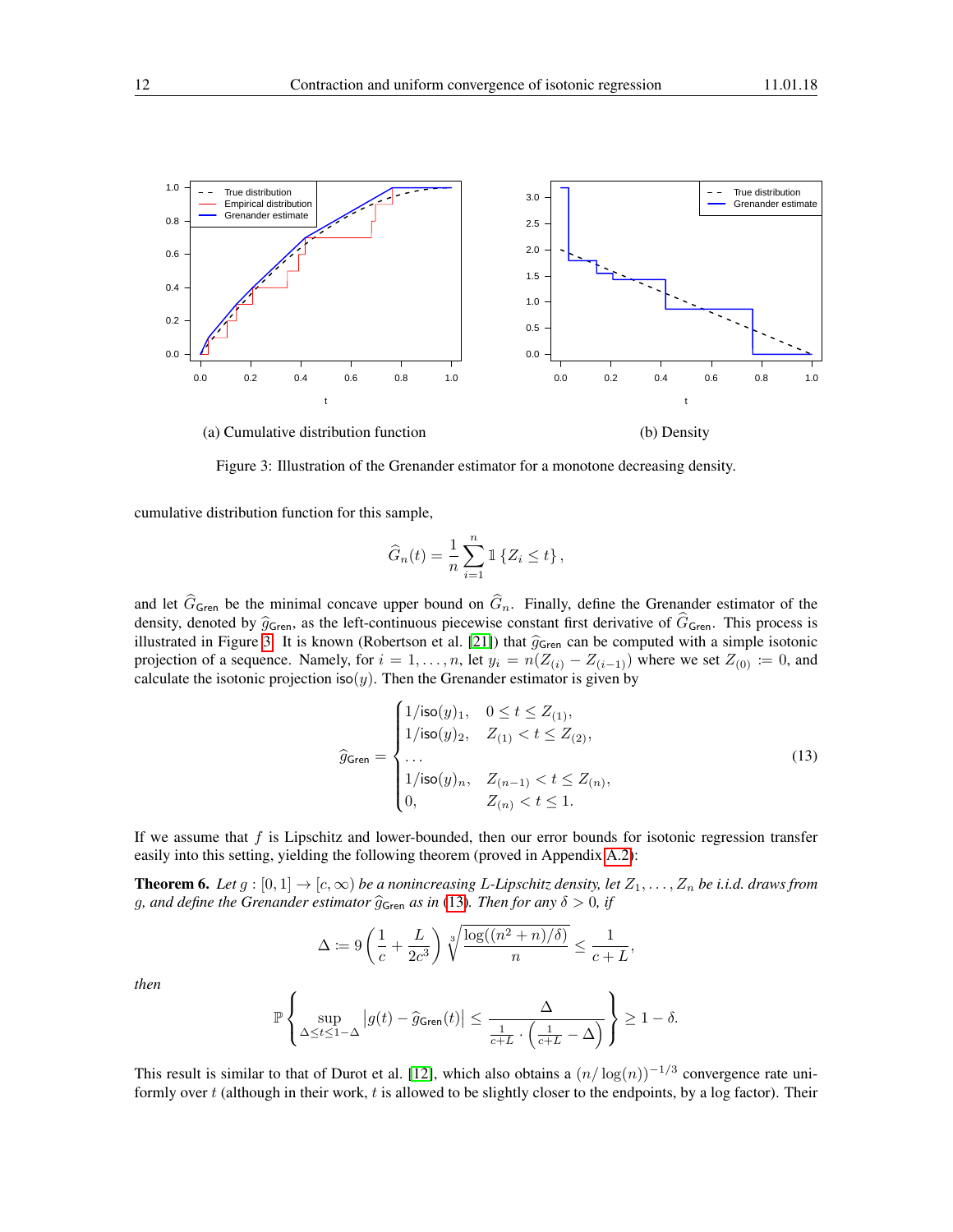results are asymptotic, while our work gives a finite-sample guarantee. As mentioned in Section [1.1,](#page-1-1) Cator [\[8\]](#page-15-9) also derives locally adaptive error bounds whose scaling depends on the local Lipschitz behavior or local derivatives of f. Our locally adaptive results for sequences may also be applied here to obtain a locally adaptive confidence band on the density  $q$ , but we do not give details here.

## <span id="page-12-0"></span>6 Proof for contractive isotonic projection

In this section, we prove our main result Theorem [1](#page-3-0) showing that, for any semi-norm, the nonincreasing-underneighbor-averaging (NUNA) property is necessary and sufficient for isotonic projection to be contractive under this semi-norm.

Before proving the theorem, we introduce a few definitions. First, for any index  $i = 1, \ldots, n - 1$ , we define the matrix  $\sqrt{1}$ 

<span id="page-12-4"></span>
$$
A_{i} = \begin{pmatrix} \mathbf{I}_{i-1} & 0 & 0 & 0 \\ 0 & 1/2 & 1/2 & 0 \\ 0 & 1/2 & 1/2 & 0 \\ 0 & 0 & 0 & \mathbf{I}_{n-i-1} \end{pmatrix} \in \mathbb{R}^{n \times n}, \tag{14}
$$

which averages entries i and  $i + 1$ . That is,

$$
A_i x = \left(x_1, \ldots, x_{i-1}, \frac{x_i + x_{i+1}}{2}, \frac{x_i + x_{i+1}}{2}, x_{i+2}, \ldots, x_n\right).
$$

We also define an algorithm for isotonic projection that differs from PAVA, and in fact does not converge in finite time, but is useful for the purpose of theoretical analysis. For any  $x \in \mathbb{R}^n$  and any index  $i = 1, \ldots, n-1$ , define

$$
\mathsf{iso}_i(x) = \begin{cases} x, & \text{if } x_i \le x_{i+1}, \\ A_i x, & \text{if } x_i > x_{i+1}. \end{cases}
$$

In other words, if neighboring entries i and  $i + 1$  violate the monotonicity constraint, then we average them. The following lemma shows that, by iterating this step infinitely many times (while cycling through the indices  $i = 1, \ldots, n - 1$ , we converge to the isotonic projection of x.

<span id="page-12-1"></span>**Lemma 5.** *Fix any*  $x = x^{(0)} \in \mathbb{R}^n$ *, and define* 

<span id="page-12-3"></span>
$$
x^{(t)} = \mathsf{iso}_{i_t}(x^{(t-1)}) \text{ where } i_t = 1 + \text{mod}(t-1, n-1) \text{ for } t = 1, 2, 3, \dots
$$
 (15)

*Then*

$$
\lim_{t \to \infty} x^{(t)} = \mathsf{iso}(x).
$$

With this slow projection algorithm in place, we turn to the proof of our theorem.

*Proof of Theorem [1.](#page-3-0)* First suppose that  $\|\cdot\|$  satisfies the NUNA property. We will prove that, for any  $x, y \in \mathbb{R}^n$ and any index  $i = 1, \ldots, n - 1$ ,

<span id="page-12-2"></span>
$$
\|\mathsf{iso}_i(x) - \mathsf{iso}_i(y)\| \le \|x - y\|.\tag{16}
$$

If this is true, then by Lemma [5,](#page-12-1) this is sufficient to see that isotonic projection is contractive with respect to  $\|\cdot\|$ , since the map  $x \mapsto \text{iso}(x)$  is just a composition of (infinitely many) steps of the form  $x \mapsto \text{iso}_i(x)$ . More concretely, defining  $x^{(t)}$  and  $y^{(t)}$  as in Lemma [5,](#page-12-1) [\(16\)](#page-12-2) proves that  $||x^{(t)} - y^{(t)}|| \le ||x^{(t-1)} - y^{(t-1)}||$  for each  $t \ge 1$ . Applying this inductively proves that  $||x^{(t)} - y^{(t)}|| \le ||x - y||$  for all  $t \ge 1$ , and then taking the limit as  $t \to \infty$ , we obtain  $\|\text{iso}(x) - \text{iso}(y)\| \leq \|x - y\|.$ 

Now we turn to proving [\(16\)](#page-12-2). We will split into four cases.

• Case 1:  $x_i \le x_{i+1}$  and  $y_i \le y_{i+1}$ . In this case,  $\text{iso}_i(x) = x$  and  $\text{iso}_i(y) = y$ , and so trivially,

$$
\| \mathsf{iso}_i(x) - \mathsf{iso}_i(y) \| = \|x - y\|.
$$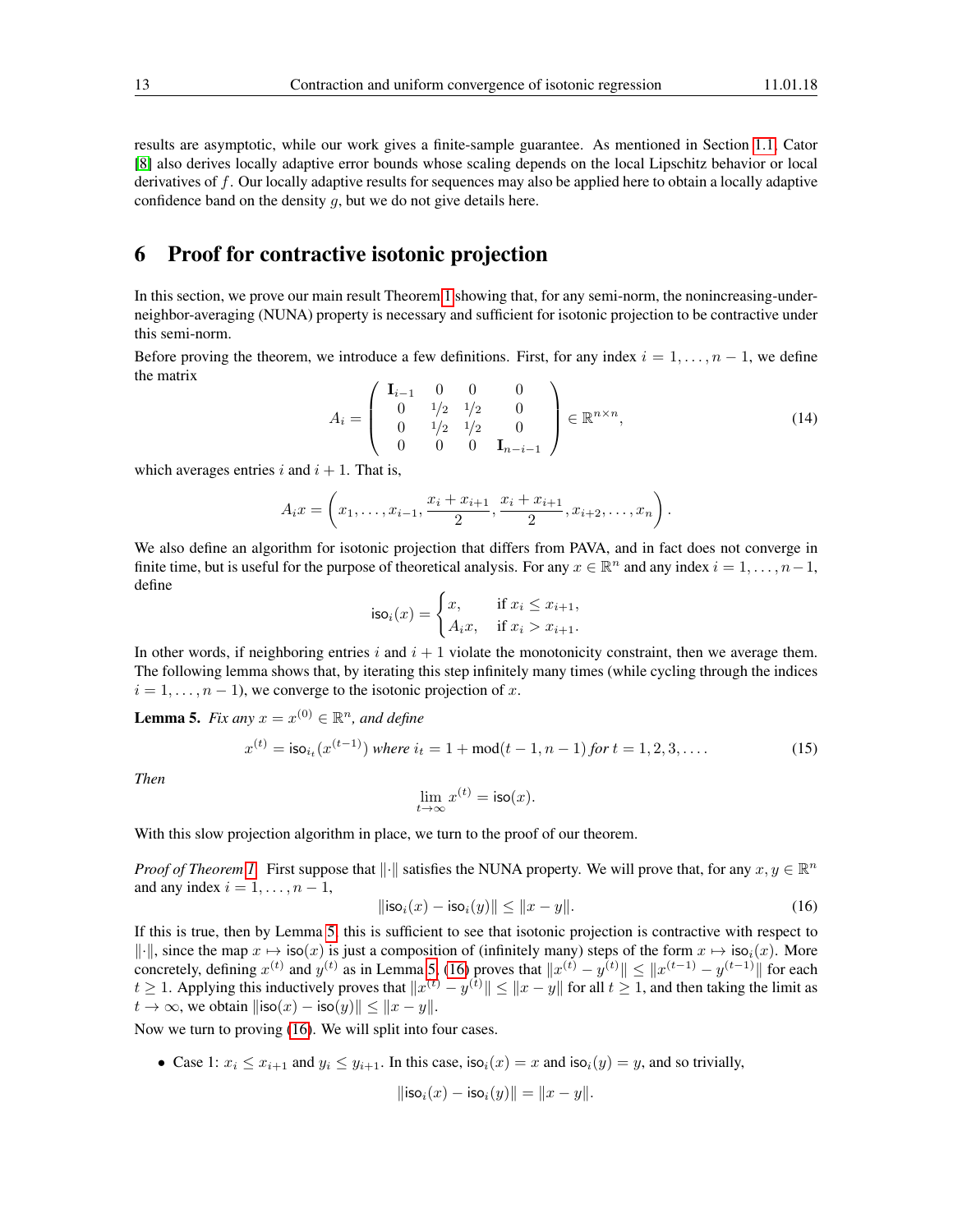• Case 2:  $x_i > x_{i+1}$  and  $y_i > y_{i+1}$ . In this case, we have

$$
\big[\mathsf{iso}_i(x)\big]_i = \big[\mathsf{iso}_i(x)\big]_{i+1} = \frac{x_i+x_{i+1}}{2}
$$

and

$$
\big[\mathsf{iso}_i(y)\big]_i = \big[\mathsf{iso}_i(y)\big]_{i+1} = \frac{y_i + y_{i+1}}{2},
$$

while all entries  $j \notin \{i, i + 1\}$  are unchanged. Therefore, we can write

$$
\mathsf{iso}_i(x) - \mathsf{iso}_i(y) = A_i \cdot (x - y).
$$

Since  $\|\cdot\|$  satisfies the NUNA property, therefore,

$$
\|\mathsf{iso}_i(x) - \mathsf{iso}_i(y)\| = \|A_i \cdot (x - y)\| \le \|x - y\|.
$$

• Case 3:  $x_i \leq x_{i+1}$  and  $y_i > y_{i+1}$ . Let

$$
t = \frac{y_i - y_{i+1}}{x_{i+1} - x_i + y_i - y_{i+1}}.
$$

Note that  $t \in [0, 1]$  by the definition of this case. A trivial calculation shows that

$$
[\mathsf{iso}_i(x) - \mathsf{iso}_i(y)]_i = x_i - \frac{y_i + y_{i+1}}{2} = (1 - t/2) \cdot (x_i - y_i) + t/2 \cdot (x_{i+1} - y_{i+1})
$$

and

$$
\big[\mathsf{iso}_i(x) - \mathsf{iso}_i(y)\big]_{i+1} = x_{i+1} - \frac{y_i + y_{i+1}}{2} = t/2 \cdot (x_i - y_i) + (1 - t/2) \cdot (x_{i+1} - y_{i+1})
$$

This means that we have

$$
\mathsf{iso}_i(x) - \mathsf{iso}_i(y) = (1-t) \cdot (x-y) + t \cdot A_i \cdot (x-y),
$$

and so

$$
\| \mathsf{iso}_i(x) - \mathsf{iso}_i(y) \| \le (1-t) \cdot \|x-y\| + t \cdot \|A_i \cdot (x-y)\| \le \|x-y\|,
$$

since  $\left\Vert \cdot\right\Vert$  satisfies NUNA.

• Case 4:  $x_i > x_{i+1}$  and  $y_i \le y_{i+1}$ . By symmetry, this is equivalent to Case 3.

This proves [\(16\)](#page-12-2), and therefore, is sufficient to show that isotonic projection is a contraction with respect to  $\|\cdot\|$ . Now we prove the converse. Suppose that  $\left\Vert \cdot\right\Vert$  does not satisfy NUNA. Then we can find some x and some i such that

$$
||A_ix|| > ||x||.
$$

Without loss of generality we can assume  $x_i \leq x_{i+1}$  (otherwise simply replace x with  $-x$ —since  $\|\cdot\|$  is a norm, we will have  $\|-A_ix\| = \|A_ix\| > \|x\| = |-x\|$ .

Let  $B = \max_{1 \leq j \leq n-1} |x_j - x_{j+1}|$ , and let  $\Delta = x_{i+1} - x_i \in [0, B]$ . Now define

$$
y = (\Delta - (i-1)B, \Delta - (i-2)B, \dots, \Delta - B, \underbrace{\Delta}_{\text{entry } i} \underbrace{0}_{\text{entry } i+1}, B, 2B, \dots, (n-i-1)B),
$$

and  $z = y + x$ . We can check that  $\text{iso}(z) = z$ , since

$$
z_{j+1} - z_j = \begin{cases} x_{j+1} - x_j + B \ge 0, & \text{if } j \ne i, \\ x_{i+1} - x_i - \Delta = 0, & \text{if } j = i. \end{cases}
$$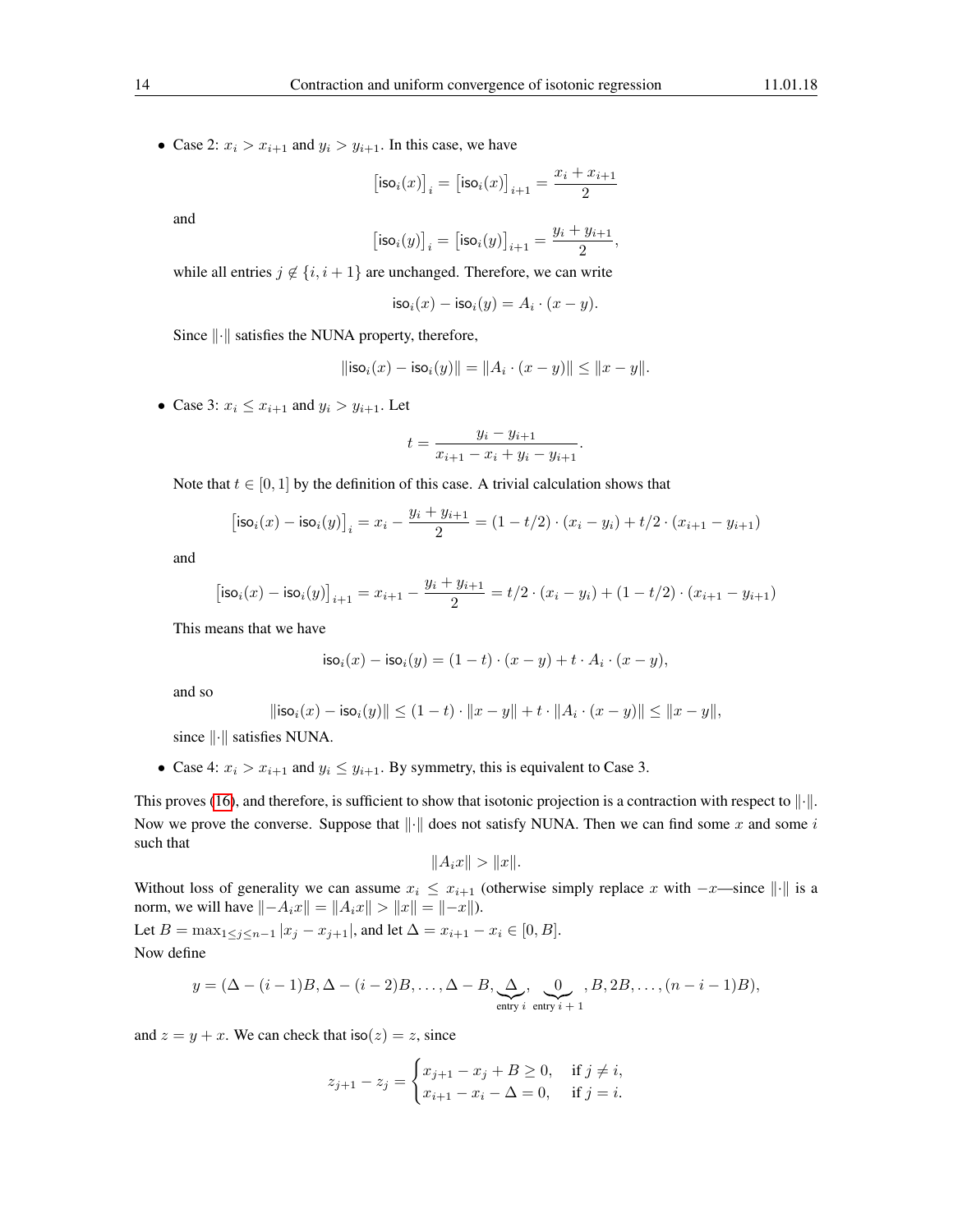On the other hand, using the fact that  $0 \leq \Delta \leq B$ , we have

$$
\mathsf{iso}(y) = \left(\Delta - (i-1)B, \Delta - (i-2)B, \ldots, \Delta - B, \frac{\Delta}{2}, \frac{\Delta}{2}, B, 2B, \ldots, (n-i-1)B\right),\,
$$

and so

$$
\mathsf{iso}(z) - \mathsf{iso}(y) = (z - y) + (y - \mathsf{iso}(y)) = x + \left(0, \dots, 0, \frac{\Delta}{2}, -\frac{\Delta}{2}, 0, \dots, 0\right)
$$

$$
= \left(x_1, x_2, \dots, x_{i-1}, \frac{x_i + x_{i+1}}{2}, \frac{x_i + x_{i+1}}{2}, x_{i+2}, x_{i+3}, \dots, x_n\right) = A_i x.
$$

Therefore,  $\|\text{iso}(z) - \text{iso}(y)\| > \|z - y\|$ , proving that isotonic projection is not contractive with respect to  $\|\cdot\|$ .  $\Box$ 

## 7 Discussion

We study contraction properties of isotonic regression with an application on a novel sliding window norm. We then use these tools to construct data-adaptive estimation bands and obtain non-asymptotic uniform estimation bound of isotonic estimator. Our results are adaptive to the local behavior of the unknown signal, and can be used in a related density estimation problem. The analysis tools we developed are potentially useful for other shape-restricted problems.

We expect to apply our results on the high dimensional inference or calibration problems, where isotonic regression could serve as an important tool. Furthermore, ordering constraints, and more generally shape constraints, can take many different forms in various applications—for instance, two commonly studied constraints are isotonicity over a two-dimensional grid (in contrast to the one-dimensional ordering studied here), and convexity or concavity. It may be possible to extend the contraction results to a more general shape-constrained regression setting. We leave these problems for future work.

#### Acknowledgements

R.F.B. was partially supported by an Alfred P. Sloan Fellowship. The authors are grateful to Sabyasachi Chatterjee for helpful feedback on earlier drafts of this paper.

## References

- <span id="page-14-3"></span>[1] Fadoua Balabdaoui, Hanna Jankowski, Marios Pavlides, Arseni Seregin, and Jon Wellner. On the grenander estimator at zero. *Statistica Sinica*, 21(2):873, 2011.
- <span id="page-14-0"></span>[2] Richard E Barlow, David J Bartholomew, JM Bremner, and H Daniel Brunk. *Statistical inference under order restrictions: The theory and application of isotonic regression*. Wiley New York, 1972.
- <span id="page-14-1"></span>[3] Lucien Birgé. Estimating a density under order restrictions: Nonasymptotic minimax risk. *The Annals of Statistics*, pages 995–1012, 1987.
- <span id="page-14-2"></span>[4] Lucien Birgé and Pascal Massart. Rates of convergence for minimum contrast estimators. *Probability Theory and Related Fields*, 97(1):113–150, 1993.
- <span id="page-14-4"></span>[5] Lev M Bregman. The method of successive projection for finding a common point of convex sets(theorems for determining common point of convex sets by method of successive projection). *Soviet Mathematics*, 6:688–692, 1965.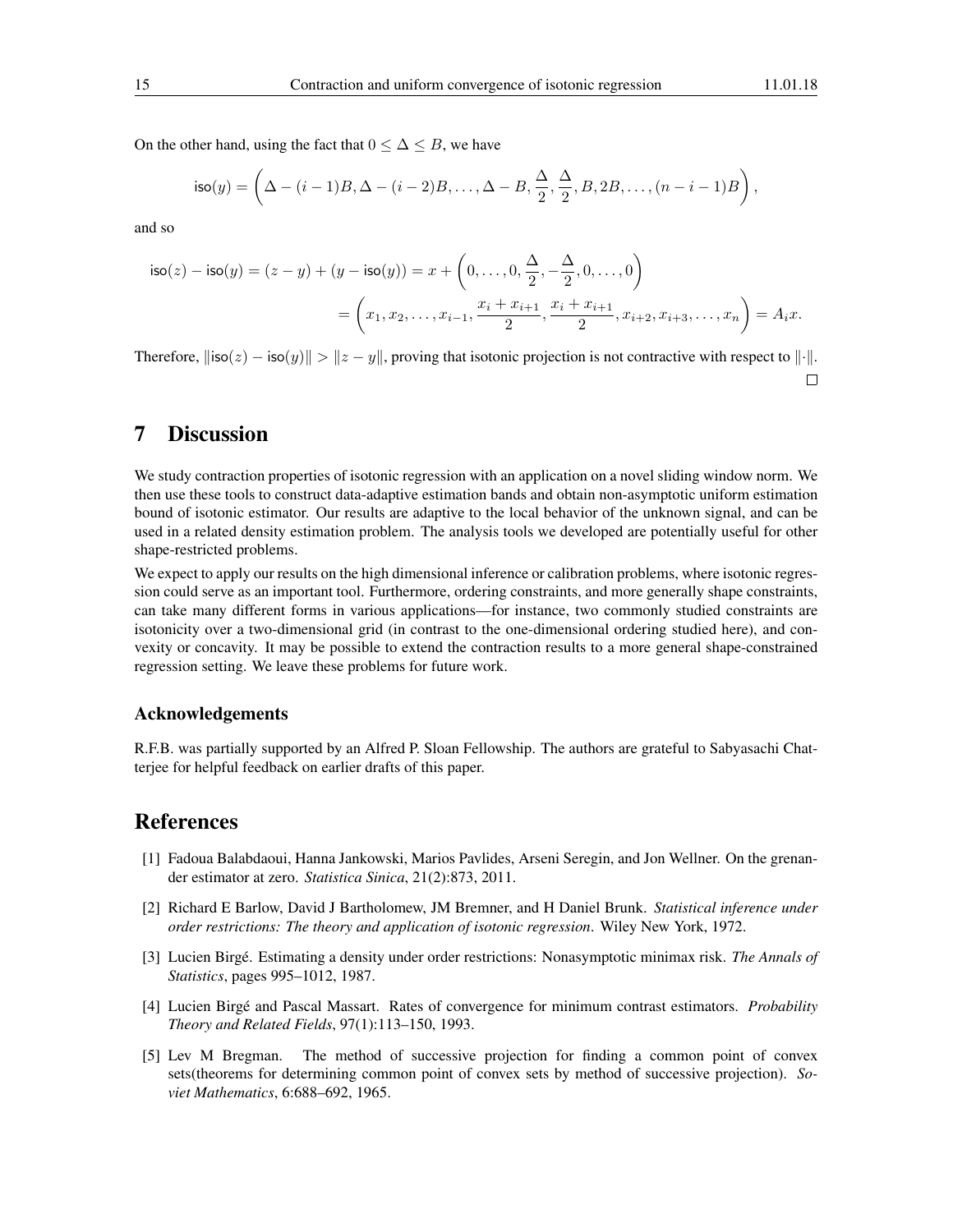- <span id="page-15-7"></span>[6] Hugh D Brunk. *Estimation of isotonic regression*. University of Missouri-Columbia, 1969.
- <span id="page-15-14"></span>[7] Chris Carolan and Richard Dykstra. Asymptotic behavior of the grenander estimator at density flat regions. *Canadian Journal of Statistics*, 27(3):557–566, 1999.
- <span id="page-15-9"></span>[8] Eric Cator. Adaptivity and optimality of the monotone least-squares estimator. *Bernoulli*, 17(2):714–735, 2011.
- <span id="page-15-6"></span>[9] Sabyasachi Chatterjee, Adityanand Guntuboyina, Bodhisattva Sen, et al. On risk bounds in isotonic and other shape restricted regression problems. *The Annals of Statistics*, 43(4):1774–1800, 2015.
- <span id="page-15-19"></span>[10] Mathias Drton and Caroline Klivans. A geometric interpretation of the characteristic polynomial of reflection arrangements. *Proceedings of the American Mathematical Society*, 138(8):2873–2887, 2010.
- <span id="page-15-10"></span>[11] Lutz Dümbgen. Optimal confidence bands for shape-restricted curves. *Bernoulli*, 9(3):423–449, 2003.
- <span id="page-15-16"></span>[12] Cécile Durot, Vladimir N Kulikov, and Hendrik P Lopuhaä. The limit distribution of the  $l_{\infty}$ -error of grenander-type estimators. *The Annals of Statistics*, pages 1578–1608, 2012.
- <span id="page-15-18"></span>[13] Theo Gasser, Lothar Sroka, and Christine Jennen-Steinmetz. Residual variance and residual pattern in nonlinear regression. *Biometrika*, pages 625–633, 1986.
- <span id="page-15-11"></span>[14] Ulf Grenander. On the theory of mortality measurement: part ii. *Scandinavian Actuarial Journal*, 1956 (2):125–153, 1956.
- <span id="page-15-13"></span>[15] Piet Groeneboom. Estimating a monotone density. *Department of Mathematical Statistics*, (R 8403): 1–14, 1984.
- <span id="page-15-20"></span>[16] Shih-Ping Han. A successive projection method. *Mathematical Programming*, 40(1-3):1–14, 1988.
- <span id="page-15-15"></span>[17] Hanna Jankowski. Convergence of linear functionals of the grenander estimator under misspecification. *The Annals of Statistics*, 42(2):625–653, 2014.
- <span id="page-15-3"></span>[18] Mary Meyer and Michael Woodroofe. On the degrees of freedom in shape-restricted regression. *Annals of Statistics*, pages 1083–1104, 2000.
- <span id="page-15-12"></span>[19] BLS Prakasa Rao. Estimation of a unimodal density. *Sankhyā: The Indian Journal of Statistics, Series A*, pages 23–36, 1969.
- <span id="page-15-17"></span>[20] John Rice. Bandwidth choice for nonparametric regression. *The Annals of Statistics*, pages 1215–1230, 1984.
- <span id="page-15-0"></span>[21] Tim Robertson, Farrol T Wright, and Richard L Dykstra. Order restricted statistical inference, 1988.
- <span id="page-15-1"></span>[22] Sara Van de Geer. Estimating a regression function. *The Annals of Statistics*, pages 907–924, 1990.
- <span id="page-15-4"></span>[23] Sara Van de Geer. Hellinger-consistency of certain nonparametric maximum likelihood estimators. *The Annals of Statistics*, pages 14–44, 1993.
- <span id="page-15-2"></span>[24] Yazhen Wang and KS Chen. The l2risk of an isotonic estimate. *Communications in Statistics-Theory and Methods*, 25(2):281–294, 1996.
- <span id="page-15-8"></span>[25] Farrol T Wright. The asymptotic behavior of monotone regression estimates. *The Annals of Statistics*, 9 (2):443–448, 1981.
- <span id="page-15-5"></span>[26] Cun-Hui Zhang. Risk bounds in isotonic regression. *The Annals of Statistics*, 30(2):528–555, 2002.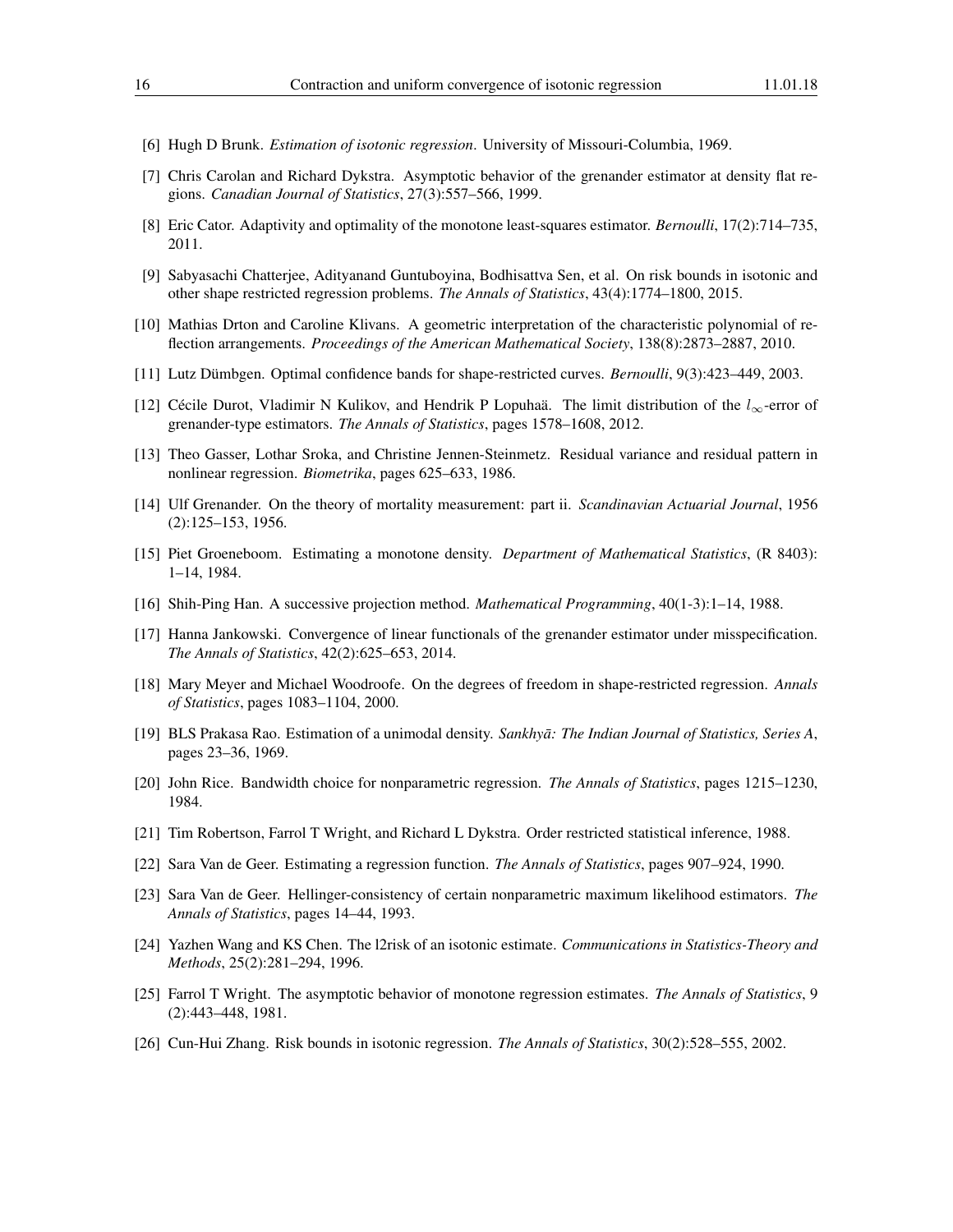## A Additional proofs

#### <span id="page-16-0"></span>A.1 Proof of  $\ell_2$  error rate (Theorem [5\)](#page-8-2)

First we define the cube  $A = [\text{iso}(x)_1, \text{iso}(x)_n]^n \subset \mathbb{R}^n$ , and let  $z = \mathcal{P}_A(\text{iso}(y))$  be the projection of  $\text{iso}(y)$ to this cube, which is computed by truncating each entry  $\text{iso}(y)_i$  to the range  $[\text{iso}(x)_1, \text{iso}(x)_n]$ . Note that  $\textsf{iso}(x) + z$  is now a monotone vector with range given by  $(\textsf{iso}(x) + z)_n - (\textsf{iso}(x) + z)_1 \leq 2V$ . Now, fix any integer  $M \geq 1$  and find integers

$$
0 = k_0 < \cdots < k_M = n
$$

such that

$$
\left|(\mathsf{iso}(x)+z)_{k_m}-(\mathsf{iso}(x)+z)_{k_{m-1}+1}\right|\leq \frac{2V}{M}\text{ for all }m=1,\ldots,M,
$$

which we can find since the total variation of the vector  $iso(x)+z$  is bounded by 2V (Lemma 11.1 in Chatterjee et al. [\[9\]](#page-15-6)).

For each  $m = 1, \ldots, M$ , let  $I_m = \{k_{m-1} + 1, \ldots, k_m\}$  be the set of indices in the mth bin. We can calculate

$$
\begin{aligned} \max_{i\in I_m}(z-\mathsf{iso}(x))_i-\min_{i\in I_m}(z-\mathsf{iso}(x))_i\\ &\leq \max_{i\in I_m}z_i+\max_{i\in I_m}\mathsf{iso}(x)_i-\min_{i\in I_m}z_i-\min_{i\in I_m}\mathsf{iso}(x)_i\\ &=(\mathsf{iso}(x)+z)_{k_m}-(\mathsf{iso}(x)+z)_{k_{m-1}+1}\leq \frac{2V}{M}.\end{aligned}
$$

This implies that

$$
\|(z-\mathsf{iso}(x))_{I_m}-\overline{(z-\mathsf{iso}(x))}_{I_m}\cdot\mathbf{1}_{I_m}\|_2\leq \frac{2V}{M}\cdot\sqrt{k_m-k_{m-1}}.
$$

We also have

$$
\left|\overline{z}_{I_m} - \overline{\mathrm{iso}(x)}_{I_m}\right| \leq \frac{\|z - \mathrm{iso}(x)\|_{\psi}^{\mathrm{SW}}}{\sqrt{k_m - k_{m-1}}}
$$

by our choice of the sliding window norm. Next, by the triangle inequality we have

$$
\begin{aligned} \|z_{I_m} - \mathrm{iso}(x)_{I_m}\|_2^2 \\ & \leq \left( \|\overline{z}_{I_m} \cdot \mathbf{1}_{I_m} - \overline{\mathrm{iso}(x)}_{I_m} \cdot \mathbf{1}_{I_m}\|_2 + \| (z - \mathrm{iso}(x))_{I_m} - \overline{(z - \mathrm{iso}(x))}_{I_m} \cdot \mathbf{1}_{I_m}\|_2 \right)^2 \\ & = \left( \left| \overline{z}_{I_m} - \overline{\mathrm{iso}(x)}_{I_m} \right| \cdot \sqrt{k_m - k_{m-1}} + \| (z - \mathrm{iso}(x))_{I_m} - \overline{(z - \mathrm{iso}(x))}_{I_m} \cdot \mathbf{1}_{I_m}\|_2 \right)^2 \\ & \leq \left( \| z - \mathrm{iso}(x) \|_\psi^{\mathrm{SW}} + \frac{2V}{M} \cdot \sqrt{k_m - k_{m-1}} \right)^2 \leq 2 \big( \left\| z - \mathrm{iso}(x) \right\|_\psi^{\mathrm{SW}} \big)^2 + \frac{8V^2}{M^2} (k_m - k_{m-1}). \end{aligned}
$$

Therefore,

$$
\|z-{\rm iso}(x)\|_2^2=\sum_{m=1}^M\|z_{I_m}-{\rm iso}(x)_{I_m}\|_2^2\leq 2M\big(\left\|z-{\rm iso}(x)\right\|_\psi^{\rm SW}\big)^2+\frac{8V^2}{M^2}\sum_{m=1}^M(k_m-k_{m-1}).
$$

Since  $\sum_{m=1}^{M} (k_m - k_{m-1}) = n$  trivially, we can simplify this to

$$
||z - \mathsf{iso}(x)||_2^2 \le 2M (||z - \mathsf{iso}(x)||_{\psi}^{\mathsf{SW}})^2 + \frac{8V^2n}{M^2}.
$$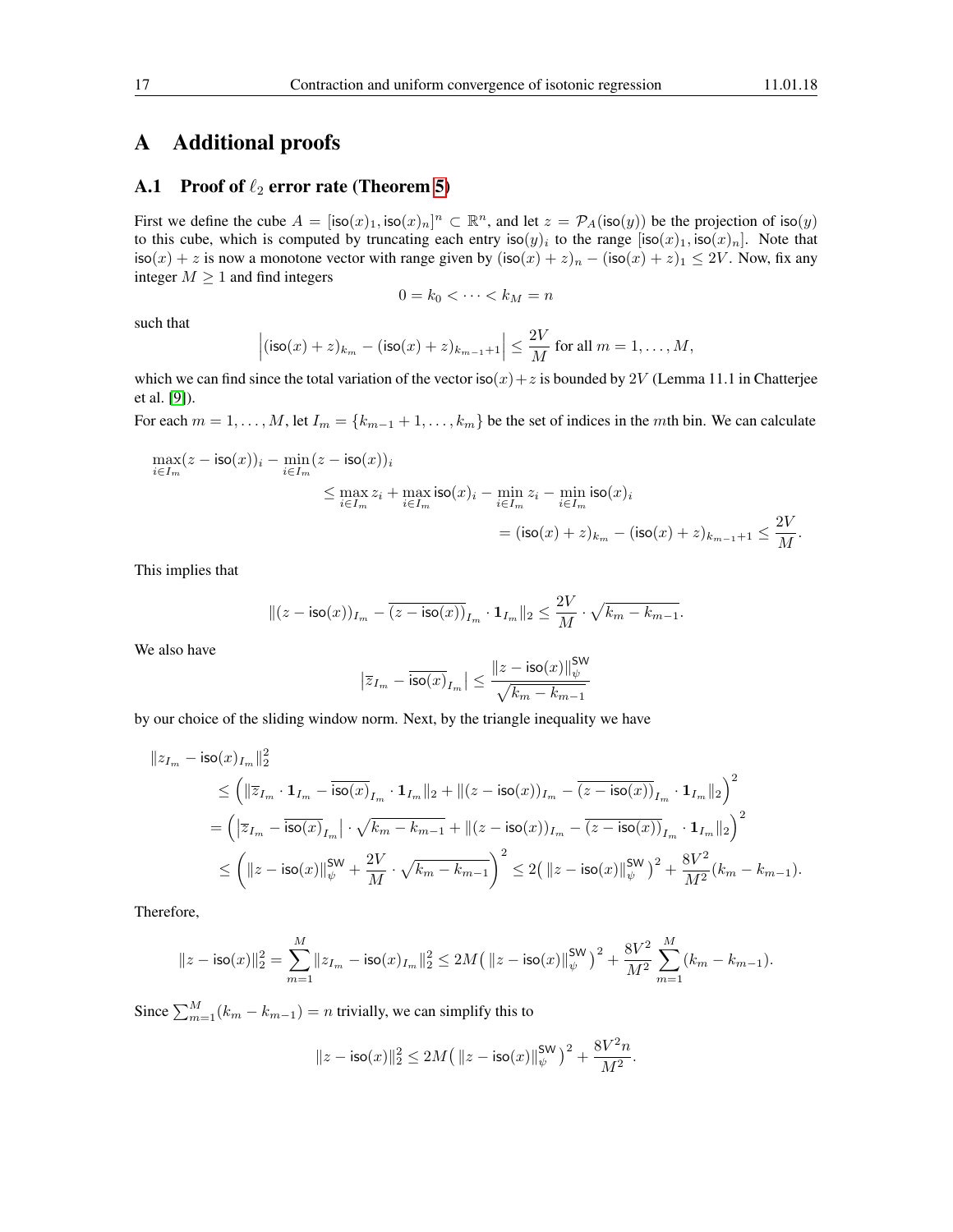Now, since  $z$  is the projection of iso $(y)$  to the range  $[\mathsf{iso}(x)_1, \mathsf{iso}(x)_n],$  it follows trivially that  $\|z-\mathsf{iso}(x)\|_\psi^{\mathsf{SW}} \leq$  $\|\text{iso}(x) - \text{iso}(y)\|_{\psi}^{\text{SW}}$  and therefore is bounded by  $\|x - y\|_{\psi}^{\text{SW}}$  by our contraction result. Therefore,

$$
||z - \mathrm{iso}(x)||_2^2 \le 2M\big(\left\|x - y\right\|_{\psi}^{\mathrm{SW}}\big)^2 + \frac{8V^2n}{M^2}.
$$

Next, we have

$$
\begin{aligned} \|\mathrm{iso}(y)-\mathrm{iso}(x)\|_2^2 &\leq 2\|z-\mathrm{iso}(x)\|_2^2+2\|\mathrm{iso}(y)-z\|_2^2\\&=2\|z-\mathrm{iso}(x)\|_2^2+2\sum_{i=1}^n (z_i-\mathrm{iso}(y)_i)_+^2+2\sum_{i=1}^n (\mathrm{iso}(y)_i-z_i)_+^2\\&\leq 4M\big(\left\|x-y\right\|_{\psi}^{\mathrm{SW}}\big)^2+\frac{16V^2n}{M^2}+2\sum_{i=1}^n (\mathrm{iso}(x)_1-\mathrm{iso}(y)_i)_+^2+2\sum_{i=1}^n (\mathrm{iso}(y)_i-\mathrm{iso}(x)_n)_+^2. \end{aligned}
$$

It remains to bound these last two terms. First we bound  $\sum_{i=1}^{n}(\textsf{iso}(x)_1 - \textsf{iso}(y)_i)_+^2$ . If  $\textsf{iso}(y)_1 \geq \textsf{iso}(x)_1$  then this term is zero, so now we focus on the case that  $\mathsf{iso}(y)_1 < \mathsf{iso}(x)_1$ . For any  $1 \le j \le i$ , we have

$$
\mathsf{iso}(x)_j - \mathsf{iso}(y)_j \ge \mathsf{iso}(x)_1 - \mathsf{iso}(y)_j
$$

and so

$$
\mathsf{iso}(x)_1 - \mathsf{iso}(y)_i \leq \overline{\mathsf{iso}(x)}_{1:i} - \overline{\mathsf{iso}(y)}_{1:i} \leq \frac{\|x-y\|_{\psi}^{\mathsf{SW}}}{\sqrt{i}}
$$

.

Therefore,

$$
\sum_{i=1}^n (\text{iso}(x)_1 - \text{iso}(y)_i)_+^2 \le \sum_{i=1}^n \left( \frac{\|x-y\|_{\psi}^{\text{SW}}}{\sqrt{i}} \right)^2 = \left( \|x-y\|_{\psi}^{\text{SW}} \right)^2 \cdot 2 \log(2n),
$$

by bounding the harmonic series  $1 + \frac{1}{2} + \cdots + \frac{1}{n}$ . We also have  $\sum_{i=1}^{n} (\textsf{iso}(y)_i - \textsf{iso}(x)_n)^2 + \leq (\|x - y\|_{\psi}^{\textsf{SW}})^2$ .  $2 \log(2n)$  by an identical argument. Combining everything, then,

$$
\|\mathsf{iso}(y) - \mathsf{iso}(x)\|_2^2 \le 4M\left(\|x - y\|_{\psi}^{\mathsf{SW}}\right)^2 + \frac{16V^2n}{M^2} + 8\left(\|x - y\|_{\psi}^{\mathsf{SW}}\right)^2\log(2n).
$$

Setting

$$
M = \lceil M_0 \rceil \text{ where } M_0 = \frac{2V^{2/3}n^{1/3}}{\left( \left\| x - y \right\|_{\psi}^{\text{SW}} \right)^{2/3}},
$$

we obtain

$$
\begin{aligned} \|\text{iso}(y)-\text{iso}(x)\|_2^2 & \leq 4\left(\frac{2V^{2/3}n^{1/3}}{\big(\left\|x-y\right\|_{\psi}^{\text{SW}}\big)^{2/3}}+1\right)\big(\left\|x-y\right\|_{\psi}^{\text{SW}}\big)^2 \\ & +\frac{16V^2n}{\left(\frac{2V^{2/3}n^{1/3}}{\big(\left\|x-y\right\|_{\psi}^{\text{SW}}\big)^{2/3}}\right)^2}+8\big(\left\|x-y\right\|_{\psi}^{\text{SW}}\big)^2\log(2n). \end{aligned}
$$

After simplifying (and assuming  $n \geq 2$  to avoid triviality), this bound becomes

$$
\frac{1}{n} \|\mathsf{iso}(y) - \mathsf{iso}(x)\|_2^2 \le \frac{12 V^{2/3} \left( \|x - y\|_\psi^{\mathsf{SW}} \right)^{4/3}}{n^{2/3}} + \frac{12 \log(2n)}{n} \cdot \left( \|x - y\|_\psi^{\mathsf{SW}} \right)^2.
$$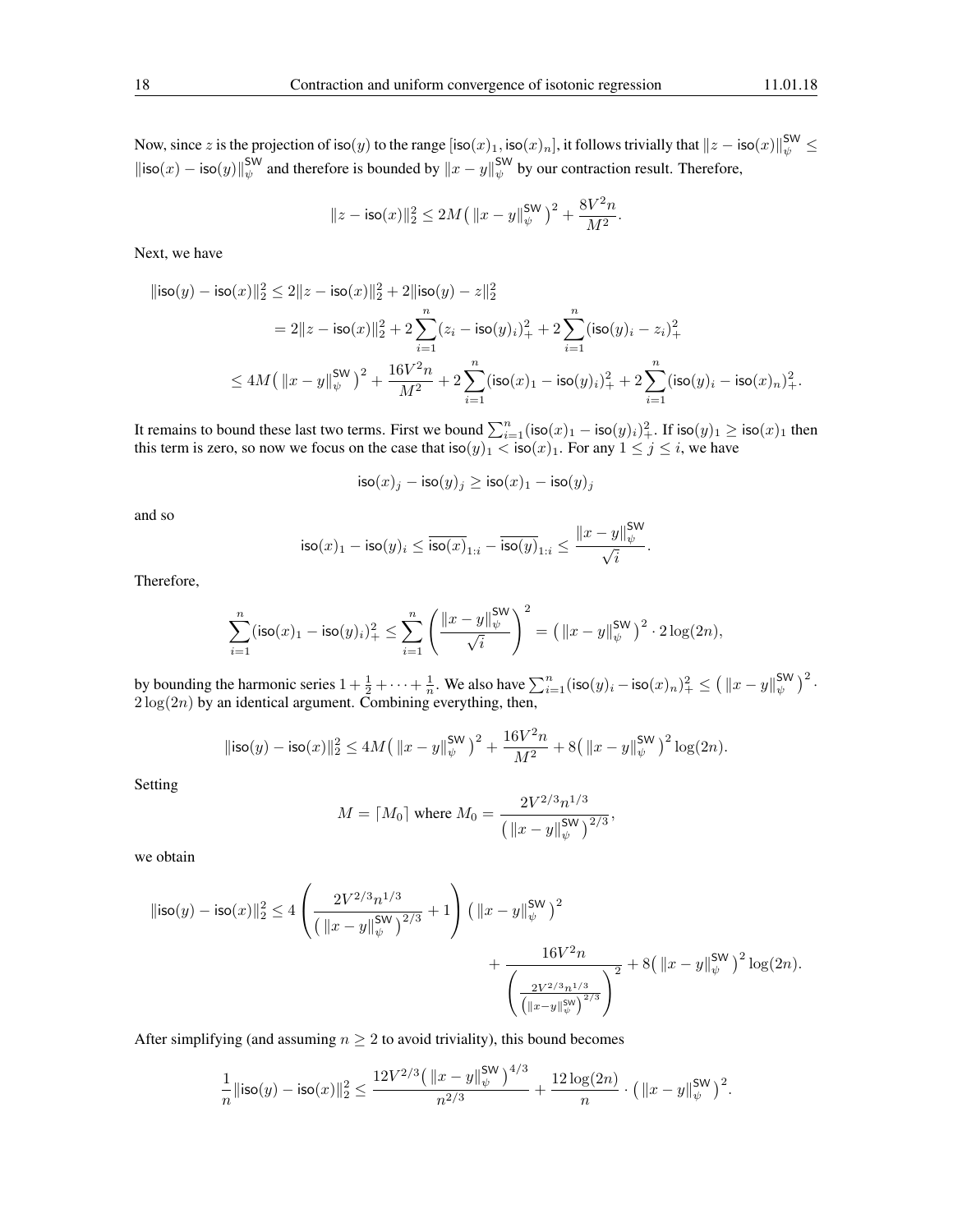Applying Lemma [3,](#page-4-5) we have  $\mathbb{E}\left[\left(\left\|x-y\right\|_{\psi}^{\mathsf{SW}}\right)^2\right] \leq 8\sigma^2\log(2n)$  which implies that  $\mathbb{E}\left[\left(\left\|x-y\right\|_{\psi}^{\mathsf{SW}}\right)^{4/3}\right] \leq$  $(8\sigma^2 \log(2n))^{2/3} = 4\sigma^{4/3} \log^{2/3}(2n)$ . Plugging this in, we then have

$$
\mathbb{E}\left[\frac{1}{n}\|{\rm iso}(y)-{\rm iso}(x)\|_2^2\right] \leq 48\left(\frac{V\sigma^2\log(2n)}{n}\right)^{2/3}+\frac{96\sigma^2\log^2(2n)}{n}.
$$

#### <span id="page-18-0"></span>A.2 Proof of density estimation result (Theorem [6\)](#page-11-2)

Let  $G(t) = \int_{s=0}^{t} g(s) ds$  be the cumulative distribution function for the density g. Since  $g(t) \ge c$  everywhere, this means that  $G(t)$  is strictly increasing, and is therefore invertible. Using this lower bound on g, and the assumption that  $g$  is  $L$ -Lipschitz, we can furthermore calculate

<span id="page-18-3"></span>
$$
0 \le (G^{-1})'(t) = \frac{1}{g(G^{-1}(t))} \le \frac{1}{c} \text{ and } |(G^{-1})''(t)| = \left| \frac{-g'(G^{-1}(t))}{(g(G^{-1}(t)))^3} \right| \le \frac{L}{c^3}.
$$
 (17)

Let

$$
x_i = n \left( G^{-1}(i/n) - G^{-1}((i-1)/n) \right) \text{ and } y_i = n \left( Z_{(i)} - Z_{(i-1)} \right)
$$

for  $i = 1, \ldots, n$ , where  $Z_{(0)} := 0$ . Note that x gives the difference in quantiles of the distribution, while y estimates these gaps empirically.

The following lemma (proved in Appendix [A.3\)](#page-21-0) gives a concentration result on the  $Z_{(i)}$ 's:

<span id="page-18-4"></span>**Lemma 6.** Let  $Z_{(1)} \leq \cdots \leq Z_{(n)}$  be the order statistics of  $Z_1, \ldots, Z_n \stackrel{\text{iid}}{\sim} g$ , where the density  $g : [0,1] \rightarrow$ [c, ∞) *is* L*-Lipschitz. Then for any* δ > 0*, with probability at least* 1 − δ*,*

<span id="page-18-2"></span><span id="page-18-1"></span>
$$
\left| Z_{(i)} - G^{-1}(i/n) \right| \le \frac{4}{c} \cdot \sqrt{\frac{\log((n^2 + n)/\delta)}{n}} \tag{18}
$$

*for all*  $1 \leq i \leq n$ *, and* 

$$
\left| \left( Z_{(i)} - Z_{(j)} \right) - \left( G^{-1}(i/n) - G^{-1}(j/n) \right) \right| \le \frac{\sqrt{3|i-j|\log((n^2+n)/\delta)} + 2\log((n^2+n)/\delta)}{cn} + \frac{4L|i-j|\sqrt{\log((n^2+n)/\delta)}}{c^3 n^{3/2}} \tag{19}
$$

*for all*  $1 \leq i < j \leq n$ *.* 

From now on, we assume that these bounds [\(18\)](#page-18-1) and [\(19\)](#page-18-2) both hold. Plugging our definitions of x and y into these two bounds, this proves that

$$
\left|\overline{x}_{i:j} - \overline{y}_{i:j}\right| \le \frac{\sqrt{3(j-i+1)\log((n^2+n)/\delta)} + 2\log((n^2+n)/\delta)}{c\cdot (j-i+1)} + \frac{4L}{c^3}\cdot\sqrt{\frac{\log((n^2+n)/\delta)}{n}}
$$

for all  $1 \le i \le j \le n$ . (If  $i = 1$  then we use the bound [\(18\)](#page-18-1) while if  $i > 1$  then we use the bound [\(19\)](#page-18-2).) Now, defining

$$
\psi(i) = \frac{i}{\frac{1}{c} \cdot \left(\sqrt{3i\log((n^2+n)/\delta)} + 2\log((n^2+n)/\delta)\right) + \frac{4L}{c^3} \cdot i \cdot \sqrt{\frac{\log((n^2+n)/\delta)}{n}},
$$

we see that

$$
||x - y||_{\psi}^{\text{SW}} = \max_{1 \le i \le j \le n} |\overline{x}_{i:j} - \overline{y}_{i:j}| \cdot \psi(j - i + 1) \le 1.
$$

(Note that  $\psi$  is nondecreasing and  $i \mapsto i/\psi(i)$  is concave, as required by [\(1\)](#page-3-2).)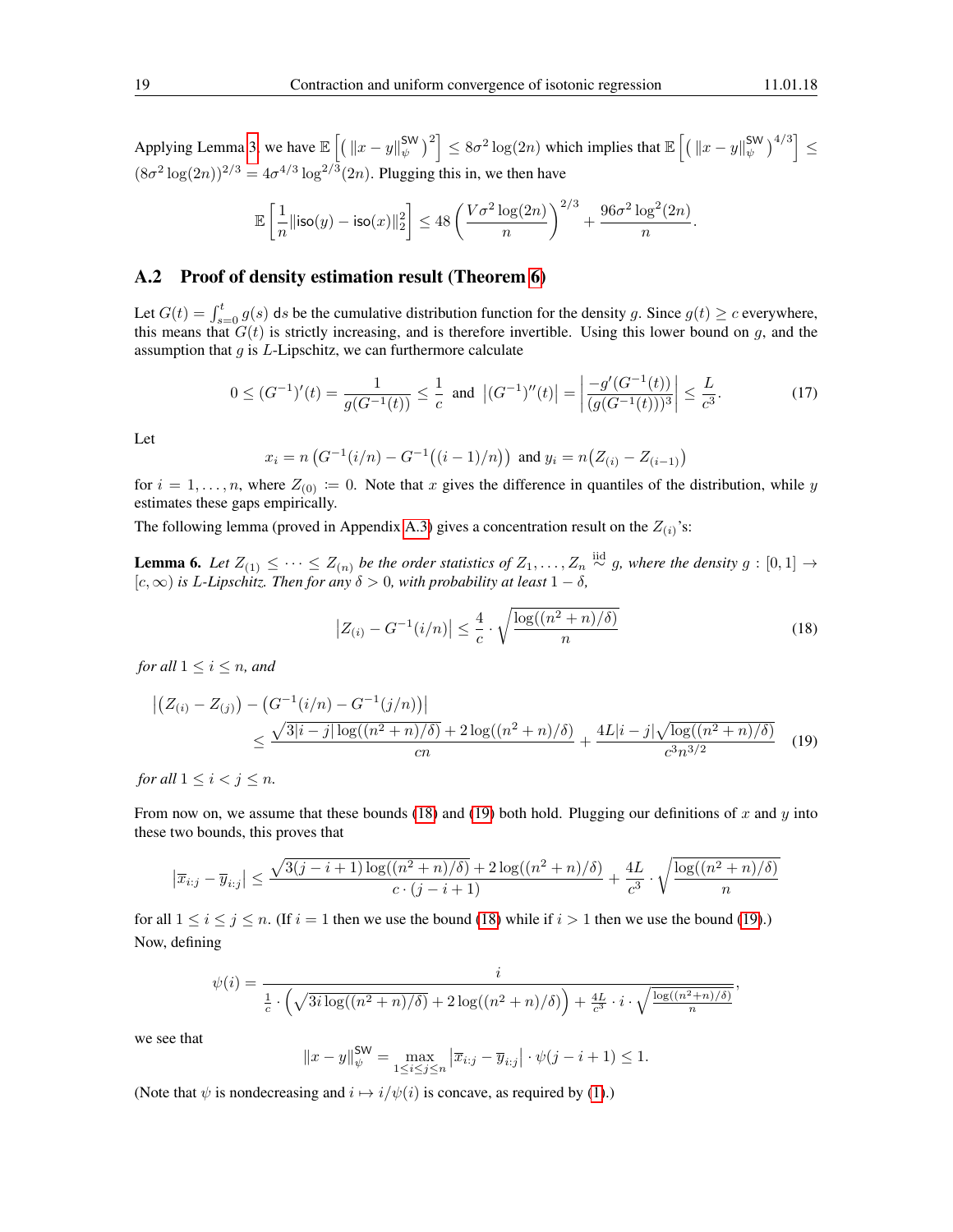Next we check that  $x$  is a Lipschitz sequence. We have

$$
n^{-1}(x_{i+1} - x_i) = \left(G^{-1}\left(\frac{i+1}{n}\right) - G^{-1}(i/n)\right) + \left(G^{-1}((i-1)/n) - G^{-1}(i/n)\right)
$$

$$
= (G^{-1})'(i/n) \cdot \frac{1}{n} + \frac{1}{2}(G^{-1})''\left(\frac{i+s}{n}\right) \cdot \frac{1}{n^2}
$$

$$
+ (G^{-1})'(i/n) \cdot -\frac{1}{n} + \frac{1}{2}(G^{-1})''\left(\frac{i-1+t}{n}\right) \cdot \frac{1}{n^2}
$$

for some  $s, t \in [0, 1]$ , by Taylor's theorem. The first-order terms cancel, and we know by [\(17\)](#page-18-3) that  $(G^{-1})''$ is bounded by  $\frac{L}{c^3}$ . Therefore, x is  $\frac{L}{c^3}$ -Lipschitz. Finally, x is monotone nondecreasing since g is a monotone nonincreasing density.

We then apply the calculations [\(10\)](#page-7-2) for the Lipschitz signal setting (with  $\frac{\|x-y\|_\psi^{5W}}{\psi(m)}$  taking the place of  $\sqrt{\frac{2\sigma^2 \log\left(\frac{n^2+n}{\delta}\right)}{m}}$  $\frac{m}{m}$ , which was specific to the subgaussian noise model setting). We see that for any index  $m \geq 1$ ,

$$
\begin{split} \max_{m \leq k \leq n-m+1} \big|x_k - \mathrm{iso}(y)_k\big| &\leq \frac{\|x-y\|_\psi^{\mathsf{SW}}}{\psi(m)} + \frac{L(m-1)}{2nc^3} \\ &\leq \frac{\frac{1}{c} \cdot \Big(\sqrt{3m \log((n^2+n)/\delta)} + 2 \log((n^2+n)/\delta)\Big) + \frac{4L}{c^3} \cdot m \cdot \sqrt{\frac{\log((n^2+n)/\delta)}{n}}}{m} + \frac{L(m-1)}{2nc^3} . \end{split}
$$

Set  $m = \left[\left(n\sqrt{\log((n^2+n)/\delta)}\right)^{2/3}\right]$ . Since  $\Delta < \frac{1}{c+L} \leq 1$  we know  $\log((n^2+n)/\delta) \leq n$ , so we can simplify the above bound to

$$
\max_{m \le k \le n-m+1} |x_k - \mathsf{iso}(y)_k| \le \left(\frac{4}{c} + \frac{4.5L}{c^3}\right) \sqrt[3]{\frac{\log((n^2+n)/\delta)}{n}}
$$

.

Now we show how this uniform bound on the difference  $x - y$ , translates to an error bound on the Grenander density estimator  $\hat{g}_{\mathsf{Gren}}$ . First, we check that  $Z_{(m)} \leq \Delta$  and  $Z_{(n-m+1)} \geq 1 - \Delta$ . We have

$$
1 \geq ||x - y||_{\psi}^{\mathsf{SW}} \geq \psi(m) \cdot |\overline{x}_{1:m} - \overline{y}_{1:m}| = \frac{\psi(m)}{m} \cdot n \cdot |G^{-1}(m/n) - Z_{(m)}|.
$$

We also know that  $G^{-1}(m/n) \leq \frac{m}{cn}$  since  $G^{-1}$  is  $(1/c)$ -Lipschitz as calculated in [\(17\)](#page-18-3), and so

$$
Z_{(m)} \leq G^{-1}(m/n) + \frac{m}{n\psi(m)} \leq
$$
  

$$
\frac{m}{cn} + \frac{\sqrt{3m\log((n^2+n)/\delta)} + 2\log((n^2+n)/\delta)}{cn} + \frac{4Lm\sqrt{\log((n^2+n)/\delta)}}{c^3n^{3/2}}
$$
  

$$
\leq \left(\frac{5}{c} + \frac{4L}{c^3}\right) \sqrt[3]{\frac{\log((n^2+n)/\delta)}{n}} \leq \Delta,
$$

using the fact that  $\log((n^2 + n)/\delta) \le n$  as before. Similarly  $Z_{(n-m+1)} \ge 1 - \Delta$ . Next, for any t with  $\Delta \leq t \leq 1 - \Delta$ , find index k such that

$$
Z_{(k-1)} < t \le Z_{(k)}.
$$

By the work above we will have  $m \le k \le n - m + 1$ . Then  $\hat{g}_{\text{Gren}}(t) = \frac{1}{\text{iso}(y)_k}$  by definition of the Grenander estimator. Therefore, we have

$$
\left|\widehat{g}_{\mathsf{Gren}}(t)-g(t)\right|=\left|\frac{1}{\mathsf{iso}(y)_k}-g(t)\right|\leq \left|\frac{1}{\mathsf{iso}(y)_k}-\frac{1}{x_k}\right|+\left|\frac{1}{x_k}-g(t)\right|.
$$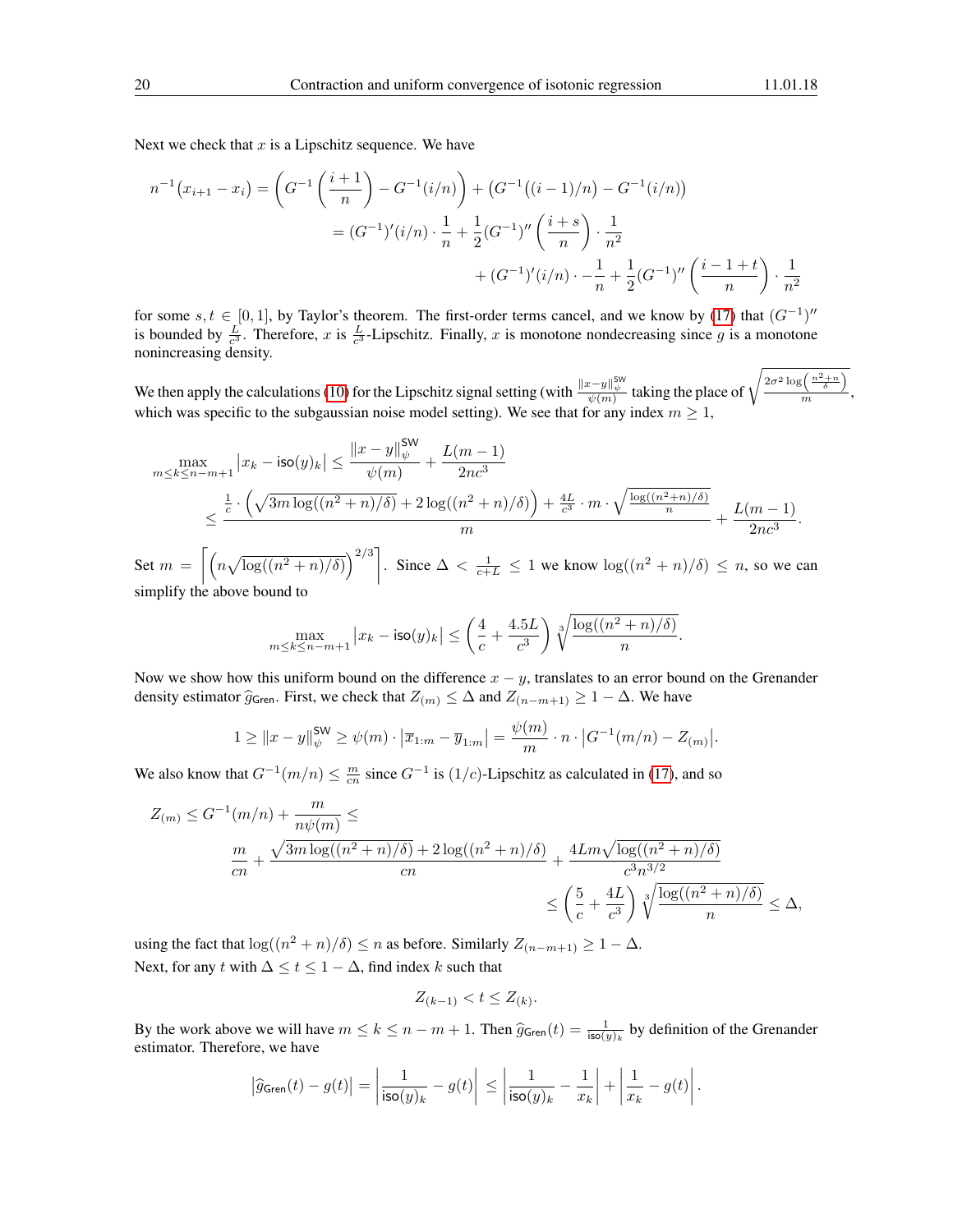By Lemma [6,](#page-18-4) we know

$$
Z_{(k)} \leq G^{-1}\left(\frac{k}{n}\right) + \frac{4}{c}\sqrt[3]{\frac{\log((n^2+n)/\delta)}{n}}
$$

and

$$
Z_{(k-1)} \ge G^{-1} \left( \frac{k-1}{n} \right) - \frac{4}{c} \sqrt[3]{\frac{\log((n^2+n)/\delta)}{n}}
$$

so we have

$$
G^{-1}\left(\frac{k-1}{n}\right) - \frac{4}{c}\sqrt[3]{\frac{\log((n^2+n)/\delta)}{n}} < t \le G^{-1}\left(\frac{k}{n}\right) + \frac{4}{c}\sqrt[3]{\frac{\log((n^2+n)/\delta)}{n}}
$$

We calculate

$$
x_k = n\left(G^{-1}\left(\frac{k}{n}\right) - G^{-1}\left(\frac{k-1}{n}\right)\right) = n(G^{-1})'\left(\frac{k-1+s}{n}\right) \cdot \frac{1}{n} = \frac{1}{g\left(G^{-1}\left(\frac{k-1+s}{n}\right)\right)}
$$

by Taylor's theorem for some  $s \in [0, 1]$ , and so

$$
\left| \frac{1}{x_k} - g(t) \right| = \left| g \left( G^{-1} \left( \frac{k-1+s}{n} \right) \right) - g(t) \right| \le L \cdot \left| G^{-1} \left( \frac{k-1+s}{n} \right) - t \right|
$$
  

$$
\le L \left| G^{-1} \left( \frac{k}{n} \right) - G^{-1} \left( \frac{k-1}{n} \right) \right| + \frac{4L}{c} \sqrt[3]{\frac{\log((n^2+n)/\delta)}{n}}
$$
  

$$
\le \frac{L}{cn} + \frac{4L}{c} \sqrt[3]{\frac{\log((n^2+n)/\delta)}{n}},
$$

since g is L-Lipschitz and  $G^{-1}$  is  $(1/c)$ -Lipschitz, as proved before. Finally,

$$
\begin{aligned} &\left|\frac{1}{\mathsf{iso}(y)_k}-\frac{1}{x_k}\right|=\frac{|x_k-\mathsf{iso}(y)_k|}{x_k\cdot \mathsf{iso}(y)_k} \\ &\leq \frac{\left(\frac{4}{c}+\frac{4.5L}{c^3}\right)\sqrt[3]{\frac{\log((n^2+n)/\delta)}{n}}}{x_k\cdot \mathsf{iso}(y)_k} \leq \frac{\left(\frac{4}{c}+\frac{4.5L}{c^3}\right)\sqrt[3]{\frac{\log((n^2+n)/\delta)}{n}}}{x_k\cdot \left(x_k-\left(\frac{4}{c}+\frac{4.5L}{c^3}\right)\sqrt[3]{\frac{\log((n^2+n)/\delta)}{n}}\right)}, \end{aligned}
$$

from the bound on  $|x_k - \text{iso}(y)_k|$  above. And, we know that  $x_k = \frac{1}{g(G^{-1}(\frac{k-1+s}{n}))}$  for some  $s \in [0,1]$  as above, so  $x_k \ge \frac{1}{\max_{s \in [0,1]} g(s)}$ . Now, since g is lower-bounded by c and is L-Lipschitz, we see that  $g(s) \le c + L$ , and so  $x_k \geq \frac{1}{c+L}$ . Combining everything,

$$
\left| \hat{g}_{\text{Gren}}(t) - g(t) \right| \le
$$
\n
$$
\frac{\left( \frac{4}{c} + \frac{4.5L}{c^3} \right) \sqrt[3]{\frac{\log((n^2+n)/\delta)}{n}}}{\frac{1}{c+L} \cdot \left( \frac{1}{c+L} - \left( \frac{4}{c} + \frac{4.5L}{c^3} \right) \sqrt[3]{\frac{\log((n^2+n)/\delta)}{n}} \right)} + \frac{L}{cn} + \frac{4L}{c} \sqrt[3]{\frac{\log((n^2+n)/\delta)}{n}}
$$
\n
$$
\leq \frac{\left( \frac{1}{c} \left( 4 + \frac{5L}{c+L} \right) + \frac{4.5L}{c^3} \right) \sqrt[3]{\frac{\log((n^2+n)/\delta)}{n}}}{\frac{1}{c+L} \cdot \left( \frac{1}{c+L} - \left( \frac{4}{c} + \frac{4.5L}{c^3} \right) \sqrt[3]{\frac{\log((n^2+n)/\delta)}{n}} \right)} \leq \frac{\Delta}{\frac{1}{c+L} \left( \frac{1}{c+L} - \Delta \right)}.
$$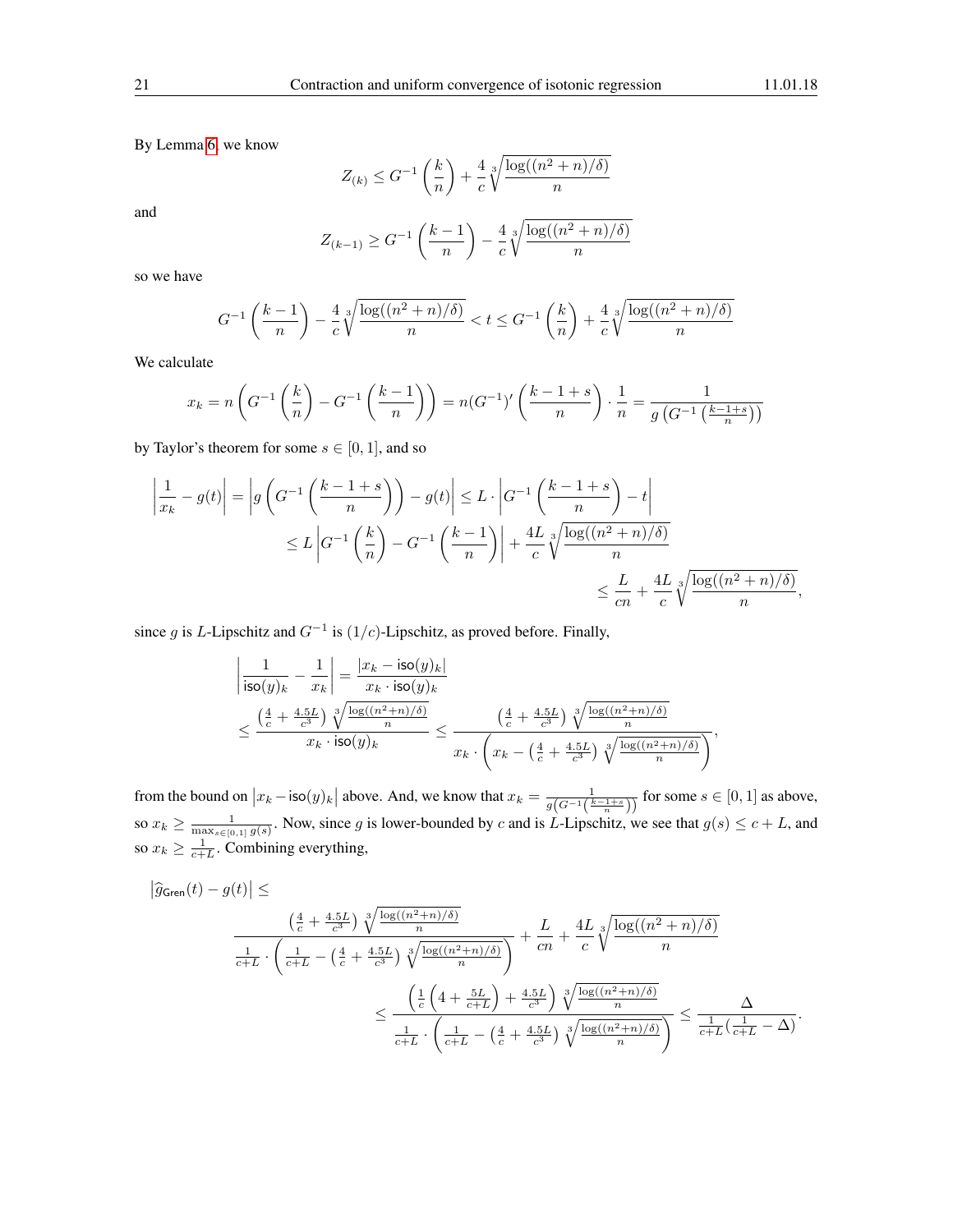#### <span id="page-21-0"></span>A.3 Proofs of lemmas

*Proof of Lemma* [2.](#page-3-3) By Theorem [1,](#page-3-0) we only need to prove that  $\|\cdot\|_{\psi}^{\text{SW}}$  satisfies NUNA. Fix any  $x \in \mathbb{R}^n$  and any index  $k = 1, \ldots, n - 1$ . Let  $y = A_k x$ . Note that we have

$$
y_i = \begin{cases} x_i, & \text{if } i < k \text{ or } i > k+1, \\ \frac{x_k + x_{k+1}}{2}, & \text{if } i = k \text{ or } i = k+1. \end{cases}
$$

Take any indices  $1 \le i \le j \le n$ . We need to prove that  $|\overline{y}_{i:j}| \cdot \psi(j-i+1) \le ||x||_{\psi}^{\text{SW}}$ .

• Case 1: if  $j < k$  or if  $i > k + 1$ , then neither of the indices  $k, k + 1$  are included in the window  $i : j$ , and therefore  $x_{i:j} = y_{i:j}$  (i.e. all entries in the stretch of indices  $i : j$  are equal). So,

$$
|\overline{y}_{i:j}| \cdot \psi(j-i+1) = |\overline{x}_{i:j}| \cdot \psi(j-i+1) \le ||x||_{\psi}^{\mathsf{SW}}.
$$

• Case 2: If  $i \leq k$  and  $j \geq k+1$ , then both indices  $k, k+1$  are included in the window  $i : j$ . Since  $y_k + y_{k+1} = x_k + x_{k+1}$  and all other entries of x and y coincide, we can trivially see that

$$
|\overline{y}_{i:j}| \cdot \psi(j-i+1) = |\overline{x}_{i:j}| \cdot \psi(j-i+1) \leq ||x||_{\psi}^{\mathsf{SW}}.
$$

• Case 3: if  $i < k$  and  $j = k$ , then

$$
\begin{split}\n|\overline{y}_{i:j}| \cdot \psi(j-i+1) &= |\overline{y}_{i:k}| \cdot \psi(k-i+1) \\
&= \frac{\left|\sum_{\ell=i}^{k-1} x_{\ell} + \frac{x_{k}+x_{k+1}}{2}\right| \cdot \psi(k-i+1)}{k-i+1} \\
&= \frac{\left|\frac{1}{2}\sum_{\ell=i}^{k-1} x_{\ell} + \frac{1}{2}\sum_{\ell=i}^{k+1} x_{\ell}\right| \cdot \psi(k-i+1)}{k-i+1} \\
&\leq \frac{\left|\frac{1}{2}\sum_{\ell=i}^{k-1} x_{\ell}\right| \cdot \psi(k-i+1)}{k-i+1} + \frac{\left|\frac{1}{2}\sum_{\ell=i}^{k+1} x_{\ell}\right| \cdot \psi(k-i+1)}{k-i+1} \\
&= \frac{\psi(k-i+1)}{k-i+1} \cdot \left(\frac{1}{2}|\overline{x}_{i:(k-1)}|\cdot \psi(k-i) \cdot \frac{k-i}{\psi(k-i)}\right) \\
&\quad + \frac{1}{2}|\overline{x}_{i:(k+1)}|\cdot \psi(k-i+2) \cdot \frac{k-i+2}{\psi(k-i+2)}\right) \\
&\leq ||x||_{\psi}^{\mathsf{SW}} \cdot \frac{1}{2} \left[\frac{k-i}{\psi(k-i)} + \frac{k-i+2}{\psi(k-i+2)}\right] \cdot \frac{\psi(k-i+1)}{k-i+1} \\
&\leq ||x||_{\psi}^{\mathsf{SW}} \cdot \frac{k-i+1}{\psi(k-i+1)} \cdot \frac{\psi(k-i+1)}{k-i+1} = ||x||_{\psi}^{\mathsf{SW}}\n\end{split}
$$

where the last inequality holds since  $i \mapsto i/\psi(i)$  is concave by assumption on  $\psi$ .

- Case 4: if  $i = k + 1$  and  $j > k + 1$ , by symmetry this case is analogous to Case 3.
- Case 5: if  $i = j = k$ , then

$$
|\overline{y}_{i:j}| \cdot \psi(j-i+1) = |y_k| \cdot \psi(1) = |x_k + x_{k+1}| \cdot \psi(1)/2
$$
  
=  $|\overline{x}_{k:(k+1)}| \cdot \psi(1) \le |\overline{x}_{k:(k+1)}| \cdot \psi(2) \le ||x||_{\psi}^{\text{SW}},$ 

since  $\psi(1) \leq \psi(2)$  due to the assumption that  $\psi$  is nondecreasing.

• Case 6: if  $i = j = k + 1$ , then by symmetry this case is analogous to Case 5.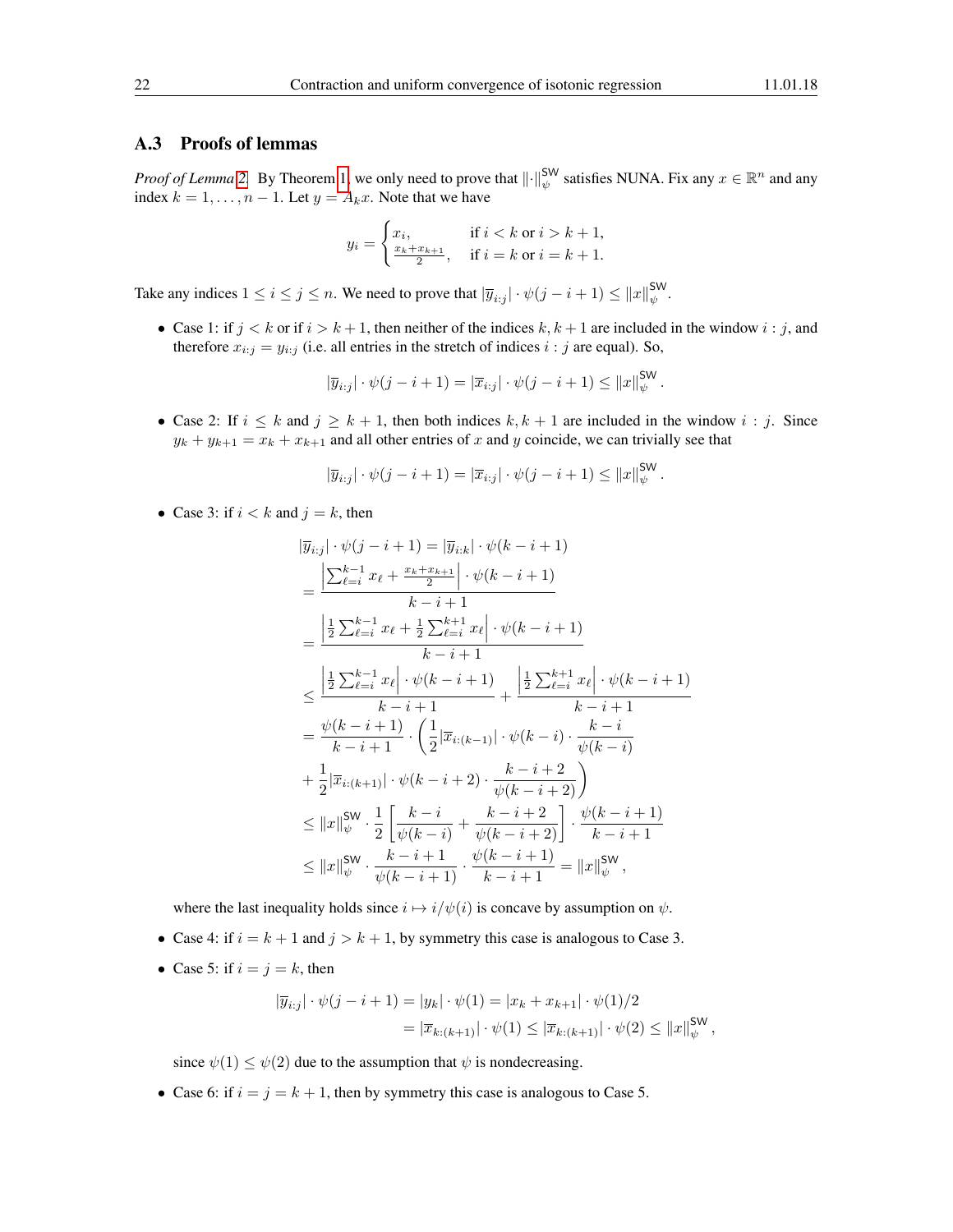Therefore,  $|\overline{y}_{i:j}| \cdot \psi(j-i+1) \leq ||x||_{\psi}^{\mathsf{SW}}$  for all indices  $1 \leq i \leq j \leq n$ , and so  $||y||_{\psi}^{\mathsf{SW}} \leq ||x||_{\psi}^{\mathsf{SW}}$ , as desired. *Proof of Lemma* [3.](#page-4-5) For any indices  $1 \le i \le j \le n$ ,

$$
\overline{y}_{i:j} - \overline{x}_{i:j} = \sigma \overline{\epsilon}_{i:j},
$$

and we know that  $\sqrt{j-i+1} \cdot \overline{\epsilon}_{i:j}$  is subgaussian, that is,

$$
\mathbb{P}\left\{\sqrt{j-i+1}\cdot\left|\overline{\epsilon}_{i:j}\right|>t\right\}\leq 2e^{-t^2/2}
$$

for any  $t \ge 0$ . Now we set  $t = \sqrt{2 \log\left(\frac{n^2+n}{\delta}\right)}$ , and take a union bound over all  $n + \binom{n}{2} = \frac{n^2+n}{2}$  possible pairs of indices  $i \leq j$ . We then have

$$
\mathbb{P}\left\{\max_{1\leq i\leq j\leq n}\sqrt{j-i+1}\cdot\left|\overline{\epsilon}_{i:j}\right|\leq\sqrt{2\log\left(\frac{n^2+n}{\delta}\right)}\right\}\geq1-\delta.
$$

Setting  $\psi(t) = \sqrt{t}$  proves that, on this event,  $||x - y||_{\psi}^{\text{SW}} \le \sigma \sqrt{2 \log\left(\frac{n^2 + n}{\delta}\right)}$ , as desired. For the bound in expectation, we have a similar calculation: it is known that  $\mathbb{E} [\max_{k=1,...,N} |Z_k|] \leq \sqrt{2 \log(2N)}$  and  $\mathbb{E} \left[ \max_{k=1,\dots,N} |Z_k|^2 \right] \leq 8 \log(2N)$  for any (not necessarily independent) subgaussian random variables  $Z_k$ . Setting  $Z_k = \sqrt{j - i + 1} \cdot \overline{\epsilon}_{i:j}$  for each of the  $N = \frac{n^2 + n}{2}$  possible pairs  $i, j$ , we obtain

$$
\mathbb{E}\left[\max_{1\leq i\leq j\leq n}\sqrt{j-i+1}\cdot\left|\overline{\epsilon}_{i:j}\right|\right]\leq\sqrt{2\log(n^2+n)}
$$

and

$$
\mathbb{E}\left[\left(\max_{1\leq i\leq j\leq n}\sqrt{j-i+1}\cdot\left|\overline{\epsilon}_{i:j}\right|\right)^{2}\right]\leq 8\log(n^{2}+n).
$$

*Proof of Lemma [4.](#page-5-2)* Assume that x is  $\epsilon_{iso}$ -monotone, and fix any index  $1 \le i \le n$ . Let  $j = \max\{k \le n :$  $\text{iso}(x)_k = \text{iso}(x)_i$ . Then  $i \le j \le n$ ,  $\text{iso}(x)_i = \text{iso}(x)_j$ , and either  $j = n$  or  $\text{iso}(x)_j < \text{iso}(x)_{j+1}$ . Therefore, we must have  $x_j \leq \text{iso}(x)_j$  by properties of the isotonic projection. (This is because, if  $x_j > \text{iso}(x)_j$ , then writing  $e_i$  for the jth basis vector and taking some sufficiently small  $\epsilon > 0$ , the vector iso $(x) + \epsilon \cdot e_j$  is an isotonic vector that is strictly closer to x than  $\text{iso}(x)$ , which is a contradiction.) Therefore,  $x_i \leq x_j + \epsilon_{\text{iso}} \leq$  $\cos(x)_i + \epsilon_{\text{iso}} = \sin(x)_i + \epsilon_{\text{iso}}$ . The reverse bound is proved similarly.

Now we turn to the converse. For any  $1 \le i \le j \le n$ , we have  $x_i \le \text{iso}(x)_i + \epsilon \le \text{iso}(x)_j + \epsilon \le x_j + 2\epsilon$ , where the first and third inequalities use the bound  $||x - \text{iso}(x)||_{\infty} \leq \epsilon$ , while the second uses the fact that  $iso(x)$  is monotone.  $\Box$ 

*Proof of Lemma* [5.](#page-12-1) For  $i = 1, ..., n - 1$ , let  $\mathcal{K}_i = \{x \in \mathbb{R}^n : x_i \leq x_{i+1}\}$ , which is a closed convex cone in  $\mathbb{R}^n$ . We have  $\mathcal{K}_{\text{iso}} = \bigcap_{i=1}^{n-1} \mathcal{K}_i$  and it's easy to see that  $\text{iso}_i(x) = \mathcal{P}_{\mathcal{K}_i}(x)$ . Hence the slow projection algorithm defined in [\(15\)](#page-12-3) is actually a cyclic projection algorithm, that is, the iterates are given by

$$
x^{(1)} = \mathcal{P}_{\mathcal{K}_1}(x^{(0)}), \quad x^{(2)} = \mathcal{P}_{\mathcal{K}_2}(x^{(1)}), \quad \dots, \quad x^{(n)} = \mathcal{P}_{\mathcal{K}_1}(x^{(n-1)}), \quad \dots
$$

In general, it is known that a cyclic projection algorithm starting at some point  $x = x^{(0)}$  is guaranteed to converge to some point in the intersection of the respective convex sets, i.e.  $\lim_{t\to\infty} x^{(t)} = x^* \in \bigcap_{i=1}^{n-1} \mathcal{K}_i$  $K_{\text{iso}}$ , but without any assumptions on the nature of the convex sets  $K_i$ , this point may not necessarily be the projection of x onto the intersection of the sets (Bregman [\[5\]](#page-14-4), Han [\[16\]](#page-15-20)). Therefore, we need to check that for our specific choice of the sets  $\mathcal{K}_i$ , the cyclic projection algorithm [\(15\)](#page-12-3) in fact converges to iso(x) as claimed in the lemma.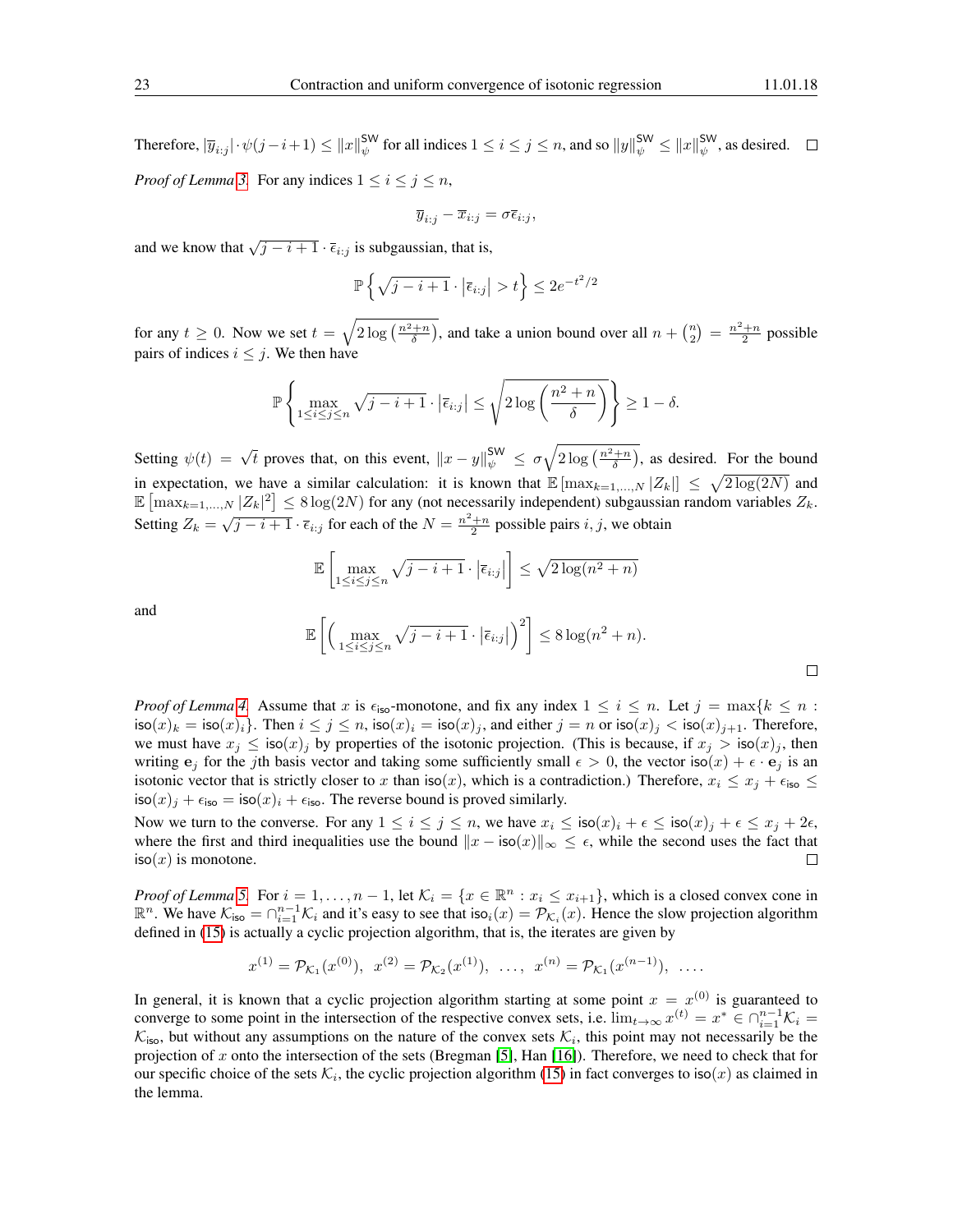We first claim that

<span id="page-23-0"></span>
$$
\text{iso}(\text{iso}_i(x)) = \text{iso}(x) \tag{20}
$$

for all  $x \in \mathbb{R}^n$  and all  $i = 1, \ldots, n-1$ . Assume for now that this is true. Since iso( $\cdot$ ) is contractive with respect to the  $\ell_2$  norm, the convergence  $x^{(t)} \to x^*$  implies that iso $(x^{(t)}) \to$  iso $(x^*)$ . Applying [\(20\)](#page-23-0) inductively, we know that  $\textsf{iso}(x^{(t)}) = \textsf{iso}(x^{(0)}) = \textsf{iso}(x)$  for all  $t \geq 1$ . On the other hand, since  $x^* \in \mathcal{K}_{\textsf{iso}}$ , this means that  $x^* = \textsf{iso}(x^*)$ . Combining everything, then, we obtain

$$
\lim_{t \to \infty} x^{(t)} = x^* = \mathsf{iso}(x^*) = \lim_{t \to \infty} \mathsf{iso}(x^{(t)}) = \mathsf{iso}(x).
$$

Finally, we need to prove [\(20\)](#page-23-0). Fix any index i and any  $x \in \mathbb{R}^n$ . If  $x_i \leq x_{i+1}$ , then  $\text{iso}_i(x) = x$  and the statement holds trivially. If not, then  $x_i > x_{i+1}$  and we have  $\text{iso}_i(x) = A_i x$  (recalling the definition of  $A_i$ in [\(14\)](#page-12-4) earlier). Now let  $y = \text{iso}(x)$  and  $z = \text{iso}(A_i x)$ . It is trivially true that, since  $x_i > x_{i+1}$ , we must have  $y_i = y_{i+1}$ . Also,  $\langle x - y, z - y \rangle \le 0$  by properties of projection to the convex set  $\mathcal{K}_{\text{iso}}$ , so we can calculate

$$
\langle A_i x - y, z - y \rangle = \langle x - y, z - y \rangle + \frac{x_{i+1} - x_i}{2} \cdot (z_i - y_i - z_{i+1} + y_{i+1})
$$
  
 
$$
\leq \frac{x_{i+1} - x_i}{2} \cdot (z_i - z_{i+1}) \leq 0,
$$
 (21)

<span id="page-23-1"></span>where the last step holds since  $z_i \le z_{i+1}$  due to  $z \in \mathcal{K}_{\text{iso}}$  and  $x_i \ge x_{i+1}$  by assumption. We also have  $||A_i x - z||_2^2 \le ||A_i x - y||_2^2$  since  $z = \text{iso}(A_i x)$ , which combined with [\(21\)](#page-23-1) proves that  $y = z$ . Thus [\(20\)](#page-23-0) holds, as desired.  $\Box$ 

*Proof of Lemma* [6.](#page-18-4) Let  $U_1, \ldots, U_n \stackrel{\text{iid}}{\sim} \text{Unif}[0,1]$ , and let  $G(t) = \int_{s=0}^t g(s)$  ds be the cumulative distribution function for the density g. Since  $g \ge c > 0$ ,  $G : [0,1] \to [0,1]$  is strictly increasing, and is therefore invertible. It is known that setting  $Z_{(i)} = G^{-1}(U_{(i)})$  recovers the desired distribution for the ordered sample points  $Z_{(1)} \leq \cdots \leq Z_{(n)}$ .

Next, by Lemma [8](#page-25-0) below, with probability at least  $1 - \delta$ , for all indices  $0 \le i \le j \le n$ ,

<span id="page-23-2"></span>
$$
\left| U_{(i)} - U_{(j)} - \frac{i - j}{n} \right| \le \frac{\sqrt{3|i - j| \log((n^2 + n)/\delta)} + 2 \log((n^2 + n)/\delta)}{n}.
$$
 (22)

From this point on, assume that this bound holds. In particular, by taking  $i = 0$ , this implies that

<span id="page-23-3"></span>
$$
\left|U_{(j)} - \frac{j}{n}\right| \le \frac{\sqrt{3j\log((n^2+n)/\delta)} + 2\log((n^2+n)/\delta)}{n} \le 4\sqrt{\frac{\log((n^2+n)/\delta)}{n}},\tag{23}
$$

for all  $j = 1, \ldots, n$ , by assuming that  $\log((n^2 + n)/\delta) \le n$  (if not, then this bound holds trivially since  $U_{(j)}$ ) and  $j/n$  both lie in [0, 1]).

Then, since g is L-Lipschitz, for  $1 \le i < j \le n$  we compute

$$
\begin{aligned} \left| \left( Z_{(i)} - Z_{(j)} \right) - \left( G^{-1}(i/n) - G^{-1}(j/n) \right) \right| \\ &= \left| \left( G^{-1}(U_{(i)}) - G^{-1}(U_{(j)}) \right) - \left( G^{-1}(i/n) - G^{-1}(j/n) \right) \right| \\ &= \left| \left( U_{(i)} - U_{(j)} \right) \cdot \left( G^{-1} \right)' \left( sU_{(i)} + (1-s)U_{(j)} \right) - \frac{i-j}{n} \cdot \left( G^{-1} \right)' \left( \frac{s i + (1-s)j}{n} \right) \right|, \end{aligned}
$$

where the last step holds by Taylor's theorem applied to the function

$$
s \mapsto \left( G^{-1} \left( s U_{(i)} + (1 - s) U_{(j)} \right) - G^{-1} \left( \frac{s i + (1 - s) j}{n} \right) \right).
$$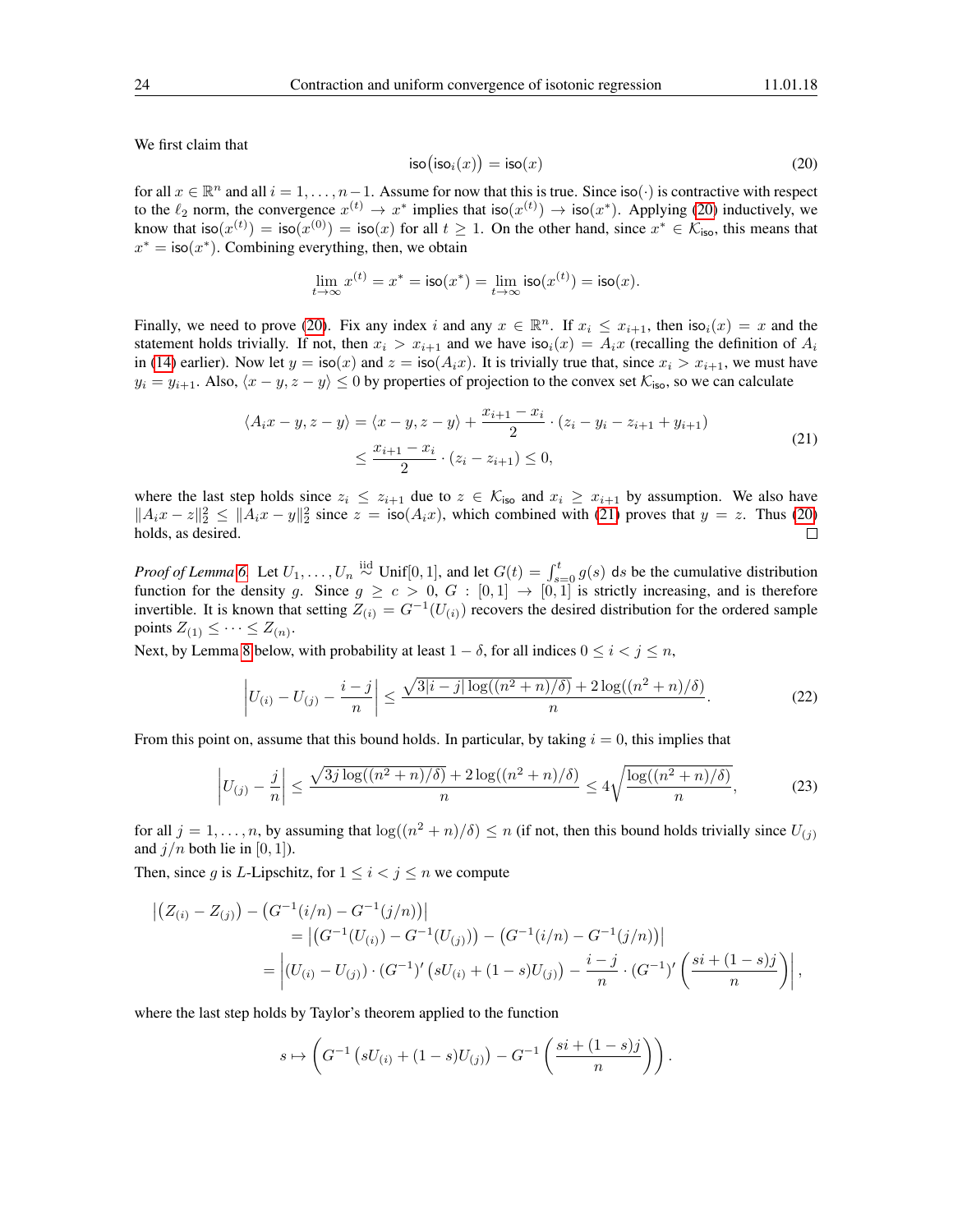We can rewrite this as

$$
\left| \left( Z_{(i)} - Z_{(j)} \right) - \left( G^{-1}(i/n) - G^{-1}(j/n) \right) \right| \right|
$$
  
\n
$$
\leq \left| \left( U_{(i)} - U_{(j)} \right) - \frac{i - j}{n} \right| \cdot \left( G^{-1} \right)' \left( s U_{(i)} + (1 - s) U_{(j)} \right) +
$$
  
\n
$$
\frac{j - i}{n} \cdot \left| \left( G^{-1} \right)' \left( s U_{(i)} + (1 - s) U_{(j)} \right) - \left( G^{-1} \right)' \left( \frac{s i + (1 - s) j}{n} \right) \right|,
$$

Since  $G^{-1}$  has bounded first and second derivatives as in [\(17\)](#page-18-3), we then have

$$
\begin{split} \left| \left( Z_{(i)} - Z_{(j)} \right) - \left( G^{-1}(i/n) - G^{-1}(j/n) \right) \right| \\ &\leq \left| \left( U_{(i)} - U_{(j)} \right) - \frac{i - j}{n} \right| \cdot \frac{1}{c} + \frac{j - i}{n} \cdot \frac{L}{c^3} \cdot \left| \left( sU_{(i)} + (1 - s)U_{(j)} \right) - \frac{si + (1 - s)j}{n} \right| \\ &\leq \frac{\sqrt{3(j - i) \log((n^2 + n)/\delta)} + 2 \log((n^2 + n)/\delta)}{n} \cdot \frac{1}{c} + \frac{j - i}{n} \cdot \frac{4L}{c^3} \cdot \sqrt{\frac{\log((n^2 + n)/\delta)}{n}}, \end{split}
$$

applying the bounds obtained above in [\(22\)](#page-23-2) and [\(23\)](#page-23-3). This proves the bound [\(19\)](#page-18-2) in the lemma. To prove the simpler bound [\(18\)](#page-18-1), we calculate

$$
|Z_{(i)} - G^{-1}(i/n)| = |G^{-1}(U_{(i)}) - G^{-1}(i/n)| \le \frac{1}{c} |U_{(i)} - i/n| \le \frac{4}{c} \sqrt{\frac{\log((n^2 + n)/\delta)}{n}},
$$

since  $G^{-1}$  is  $(1/c)$ -Lipschitz and we can apply [\(23\)](#page-23-3).

<span id="page-24-0"></span>**Lemma 7.** Let  $U_{(1)}$  ≤ · · ⋅ ≤  $U_{(n)}$  be the order statistics of  $U_1, \ldots, U_n \stackrel{\text{iid}}{\sim}$  Unif[0, 1]. For any  $\delta > 0$ ,

$$
\mathbb{P}\left\{\left|U_{(i)}-\frac{i}{n}\right|\leq \frac{\sqrt{3i\log(2n/\delta)}+2\log(2n/\delta)}{n}\text{ for all }i=1,\ldots,n\right\}\geq 1-\delta.
$$

*Proof of Lemma* [7.](#page-24-0) Fix any index i. If  $i < 3 \log(2n/\delta)$ , then

$$
\frac{i}{n} - \frac{\sqrt{3i\log(2n/\delta)}}{n} \le 0
$$

and so trivially we have  $U_{(i)} \geq \frac{i}{n}$  –  $\sqrt{3i\log(2n/\delta)}$  $\frac{\log(2n/\delta)}{n}$ . If instead  $i \geq 3 \log(2n/\delta)$ , then suppose that  $U_{(i)} \leq$  $\frac{i}{n}$  –  $\frac{\sqrt{3i \log(2n/\delta)}}{n}$  =: p. This means that at least i many of the  $U_k$ 's lie in the interval  $[0, p]$ . Then

$$
\mathbb{P}\left\{U_{(i)} \leq \frac{i}{n} - \frac{\sqrt{3i\log(2n/\delta)}}{n}\right\} = \mathbb{P}\left\{U_{(i)} \leq p\right\} = \mathbb{P}\left\{\text{Binomial}(n, p) \geq i\right\}
$$

$$
= \mathbb{P}\left\{\text{Binomial}(n, p) \geq np \cdot \left(1 + \frac{\sqrt{3i\log(2n/\delta)}}{i - \sqrt{3i\log(2n/\delta)}}\right)\right\}
$$

$$
\leq \exp\left\{-\frac{1}{3}np\left(\frac{\sqrt{3i\log(2n/\delta)}}{i - \sqrt{3i\log(2n/\delta)}}\right)^2\right\} = \exp\left\{-\frac{1}{3}\frac{\left(\sqrt{3i\log(2n/\delta)}\right)^2}{i - \sqrt{3i\log(2n/\delta)}}\right\} \leq \frac{\delta}{2n},
$$

where the inequality uses the multiplicative Chernoff bound. Next, suppose that instead we have

$$
U_{(i)} \ge \frac{i}{n} + \frac{\sqrt{3i \log(2n/\delta)} + 2 \log(2n/\delta)}{n} =: p'.
$$

$$
\qquad \qquad \Box
$$